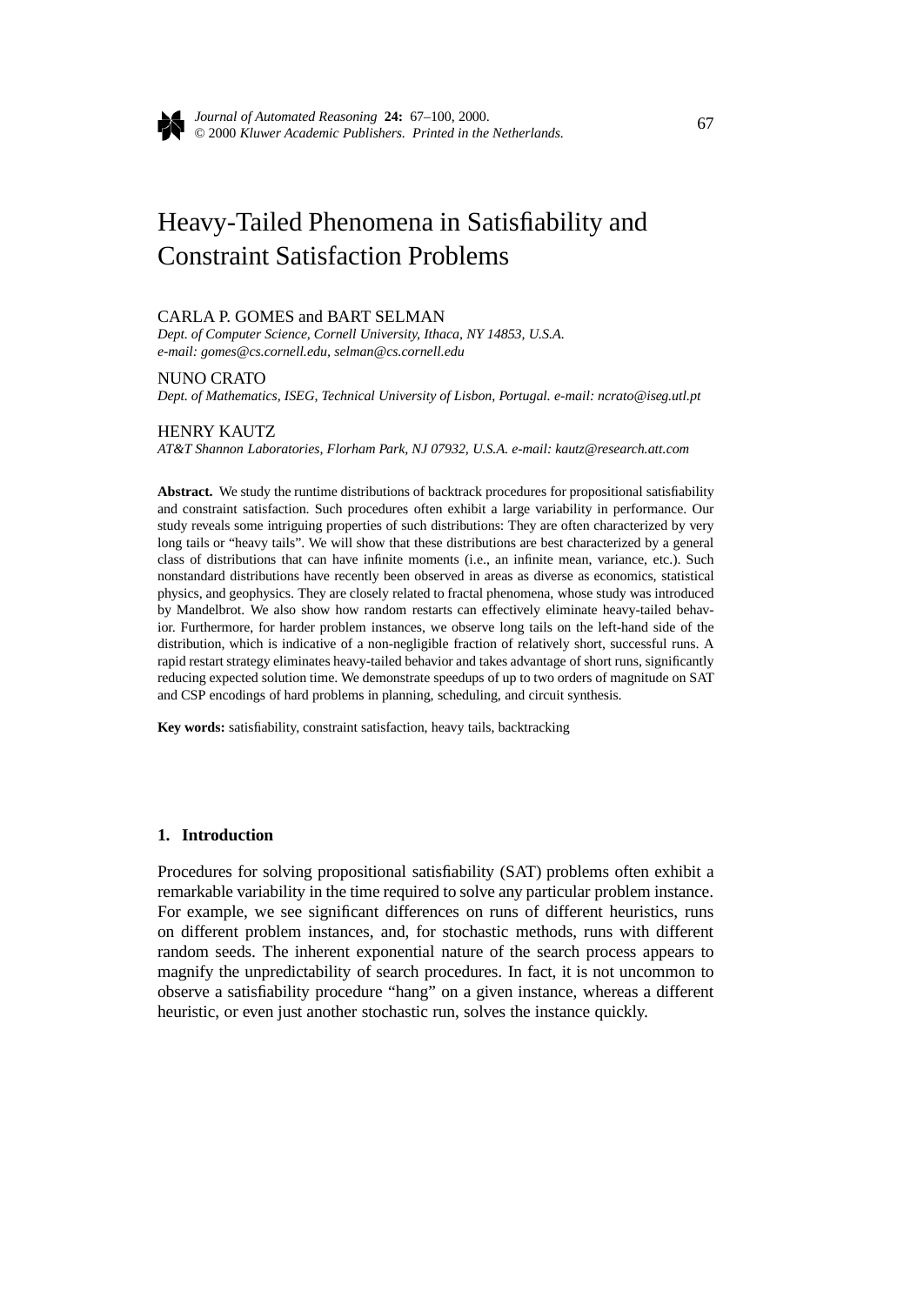The fastest complete procedures for SAT are based on the Davis–Putnam–Logemann–Loveland method [12, 13]. These procedures essentially perform a backtrack search through the space of truth assignments. We study the runtime distributions of such backtrack search methods on a variety of problem instances. As we will see, these distributions have a number of intriguing properties. In particular, the distributions are often characterized by very long tails or "heavy tails". We will show that these distributions are best captured by a general class of distributions that can have infinite moments. Aside from our experiments on SAT, we also demonstrate the heavy-tailed phenomenon for backtrack search on general constraint satisfaction problems. In fact, we believe our results apply to backtrack search techniques in general.

Heavy-tailed distributions were first introduced by the Italian-born Swiss economist Vilfredo Pareto in the context of income distribution. They were extensively studied mathematically by Paul Lévy in the period between the world wars. Lévy worked on a class of probability distributions with heavy tails, which he called *stable* distributions. However, at the time, these distributions were largely considered probabilistic curiosities or pathological cases mainly used in counterexamples. This situation changed dramatically with Mandelbrot's work on fractals. In particular, two seminal papers by Mandelbrot [42, 43] were instrumental in establishing the use of stable distributions for modeling real-world phenomena.

Recently, heavy-tailed distributions have been used to model phenomena in areas as diverse as economics, statistical physics, and geophysics. More concretely, they have been applied in stock market analysis, Brownian motion, weather forecasts, earthquake prediction, and recently, for modeling time delays on the World Wide Web (e.g., [1, 44, 56]).

Various researchers studying the computational nature of search methods on combinatorial problems have informally observed the erratic behavior of the mean and the variance of the search cost. In fact, this phenomenon has led researchers studying the nature of computationally hard problems to use the median cost, instead of the mean, to characterize search difficulty, because the median is generally much more stable [9, 20, 27, 35, 46, 64]. More recently, the study of runtime distributions of search methods – instead of just the moments and median – has been shown to provide a better characterization of search methods and much useful information in the design of algorithms [18, 23, 21, 29, 36, 55].

The work reported here provides a characterization of the tail behavior of backtrack-style SAT and CSP procedures, which often dominates their overall performance. We use the probabilistic model of heavy-tailed distributions. Such distributions provide a formal framework explaining the large variance and the erratic behavior of the mean of backtrack search. See Figure 1(a) for a preview of the erratic mean phenomenon. The figure shows the mean cost calculated over an increasing number of runs, on the same problem instance, of a randomized backtrack search procedure on a constraint satisfaction formulation of the quasigroup completion problem (described below). Contrast this behavior with that of the mean of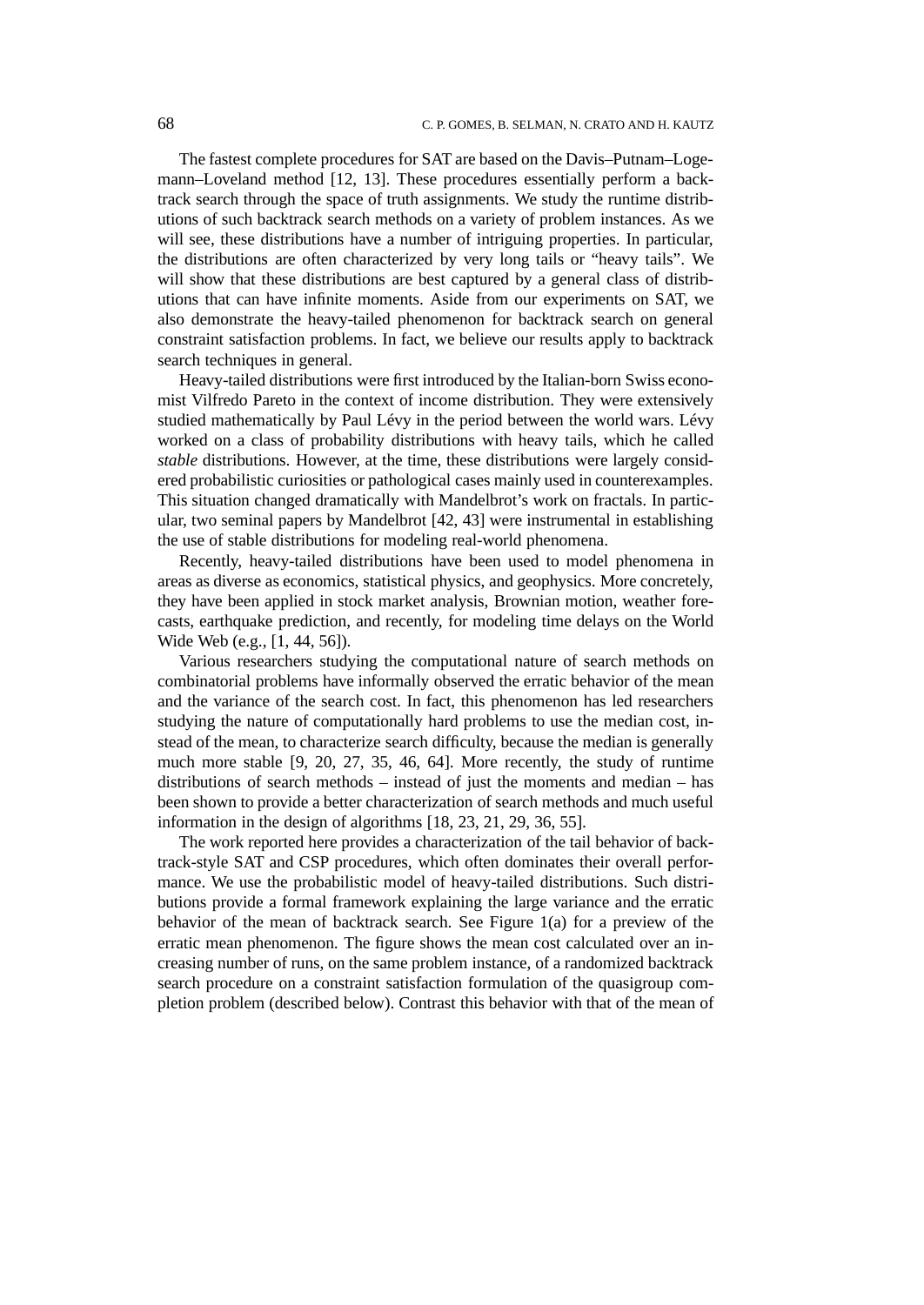

*Figure 1.* Erratic behavior of the sample mean of backtrack search for completing a quasigroup (order 11, 30% pre-assignment) vs. stabilized behavior of the sample mean for a standard distribution (gamma).

a standard probability distribution (e.g., a gamma distribution; no heavy tails), as given in Figure 1(b). In this case, we see that the sample mean converges rapidly to a constant value with increasing sample size. On the other hand, the heavy-tailed distribution in Figure 1(a) shows a highly erratic behavior of the mean that does not stabilize with increasing sample size.*?*

Previous authors have discovered the related – and quite surprising – phenomenon of so-called exceptionally hard SAT problems in fixed problem distributions [20, 62]. For these instances, we further observed that when a small amount of

*<sup>?</sup>* The median, not shown here, stabilizes rather quickly at the value 1.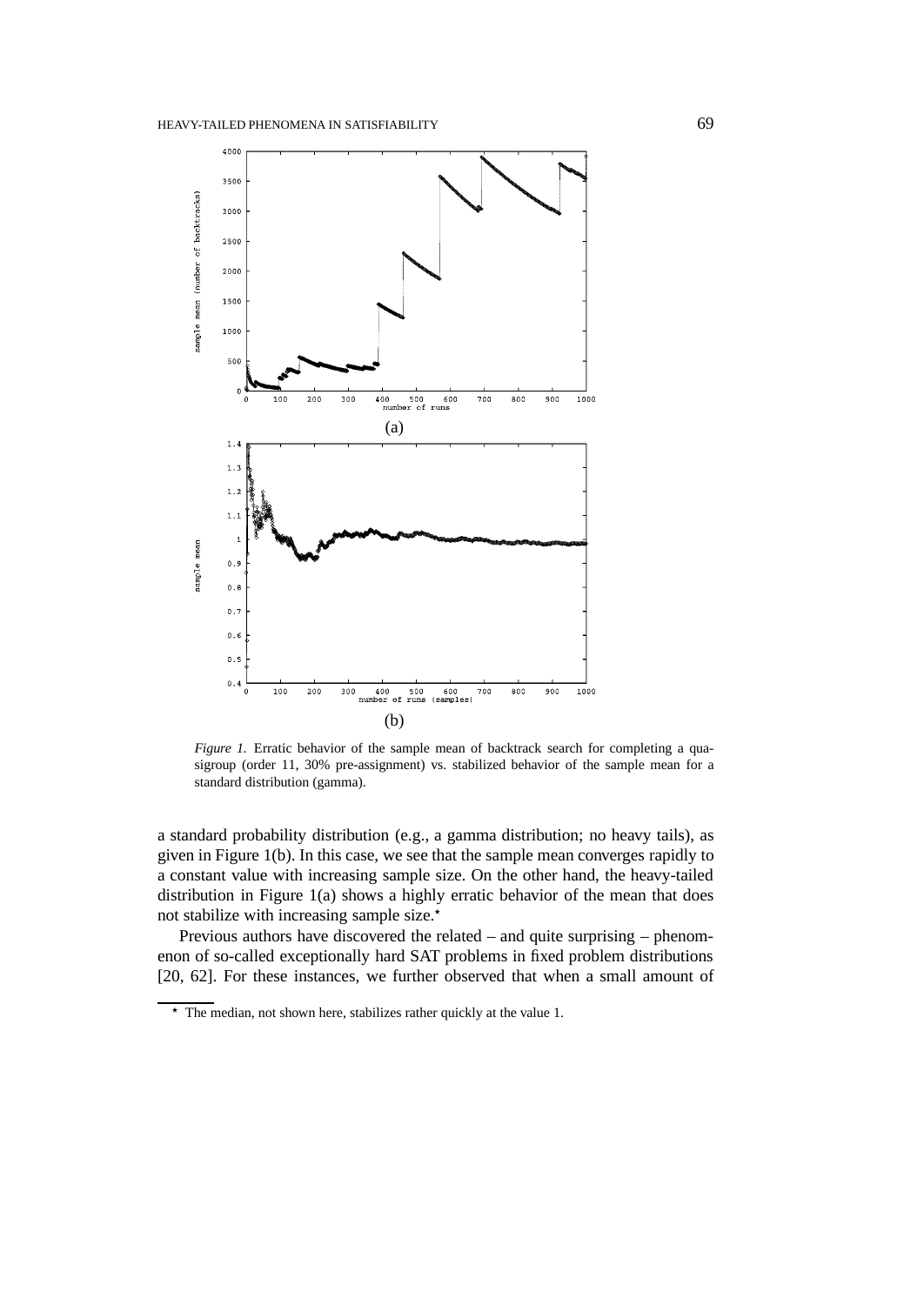randomization was introduced into the heuristic used by the search algorithm, then, on some runs, the instances were solved quickly [58]. Thus, the "hardness" did not necessarily reside only in the instances, but rather in the combination of the instance with the details of the deterministic algorithm. When we plotted the solution times for many runs of the randomized complete algorithm (with different random seeds) on a *single* problem instance, we discovered the same heavy-tailed behavior as we had seen before on a collection of instances.

In our empirical work, we analyze cost distributions of collections of runs on single SAT instances, as well as on ensembles of instances. When running a search procedure on an ensemble of instances, we encounter two sources of variability: One is due to the variability between problem instances and the other one is due to the search algorithm itself. In order to isolate the latter source of variability – to better understand the nature of our search methods – we emphasize the study of distributions obtained from collections of runs (with different random seeds) on single problem instances. By considering instances from a range of problem domains, we also obtain insights into the variability across domains. See [29, 31] for a similar methodology.

As a direct practical consequence of the heavy-tailed behavior of backtrack search methods, we show how *rapid randomized restarts* (RRR) can dramatically reduce the variance in the search behavior. In fact, as we will see, a search strategy with restarts can eliminate heavy-tailed distributions.

For our experiments, we used SAT encodings of known hard problem instances from timetabling, planning, code optimization, and circuit synthesis. We also considered CSP encodings of scheduling problems. For our solvers, we used two state-of-the-art satisfiability engines: Satz by Li and Anbulagan [39] and Relsat by Bayardo and Schrag [5], and an efficient CSP solver built using the Ilog C++ constraint programming library [53]. It is important to note that the underlying deterministic complete search engines are among the fastest (and on many problems, *the* fastest) in their class. Thus, the techniques discussed in this paper extend the range of complete methods to problems that were often previously beyond their reach.

The paper is structured as follows. In the next section, we describe how we randomize Davis–Putnam style search methods and define our problem domains. In the following section, we introduce the notion of heavy-tailed distributions and analyze our empirical data. In the fourth section, we discuss how one can exploit the underlying heavy-tailed distributions to improve satisfiability and constraint satisfaction methods. The final section summarizes our results and gives directions for future research.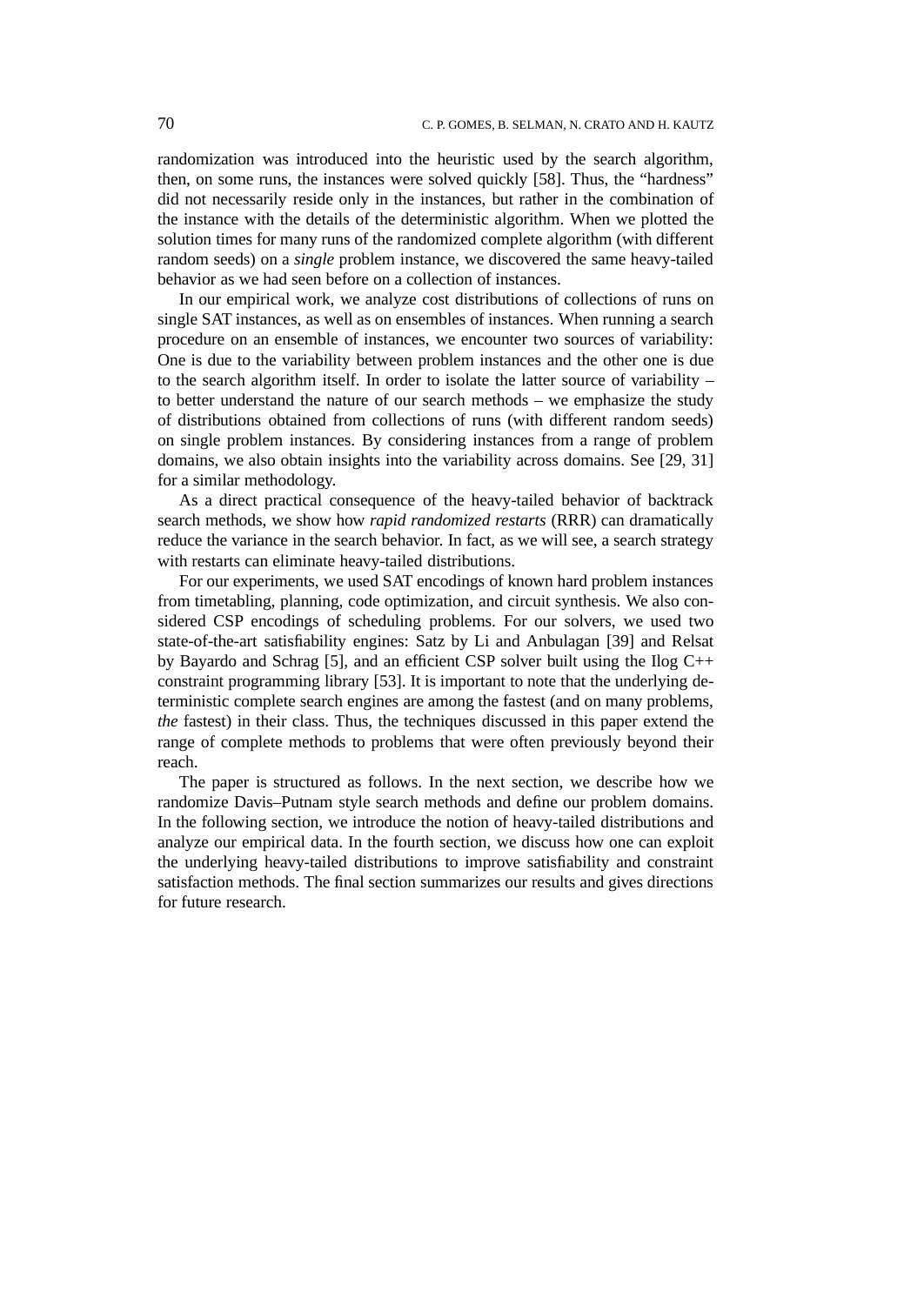# **2. Search Procedures and Problem Domains**

## 2.1. RANDOMIZATION

We consider a general technique for adding randomization to complete, systematic, backtrack search procedures, such as the Davis–Putnam procedure. These procedures construct a solution (or truth assignment) incrementally. At each step a heuristic is used to select an operation to be applied to a partial solution, such as assigning a value to an unassigned variable. Eventually either a complete solution is found, or the algorithm determines that the current partial solution is inconsistent. In the latter case, the algorithm backtracks to an earlier point in its search tree.

If several choices are heuristically determined to be equally good, then a deterministic algorithm applies some fixed rule to pick one of the operations, for example, by selecting the variables in lexicographic order. The most obvious place to apply randomization, therefore, is in this tie-breaking step: if several choices are ranked equally, choose among them at random. Even this simple modification can dramatically change the behavior of a search algorithm, as we will see below.

However, if the heuristic function is particular powerful, it may rarely assign more than one choice the highest score. To handle this, we can introduce a "heuristic equivalence" parameter to the algorithm. Setting the parameter to a value *H* greater than zero means all choices that receive scores within *H*-percent of the highest score are considered equally good. This expands the choice set for random tie-breaking.

With these changes, each run of the search algorithm on a particular instance will differ in the order in which choices are made and potentially in time to solution. We note that introducing randomness in the branching variable selection does not affect the completeness of the backtrack search. Some basic bookkeeping ensures that the procedures do not revisit any previously explored part of the search space, which means that we can still determine inconsistencies, unlike local search methods. The bookkeeping mechanism involves some additional information, where for each variable on the stack, we keep track of which (truth) assignments have been tried so far.

We modified two state-of-the-art SAT solvers, Satz [39] and Relsat [6].<sup>\*</sup> Both procedures are versions of the Davis–Putnam–Logemann–Loveland procedure [12, 13] with sophisticated heuristics for choosing which variable to branch on at each branching point. Relsat incorporates random tie-breaking and lookback strategies, such as conflict directed backjumping (CBJ, [52]) and relevance bounded learning [5]. These procedures are the fastest SAT methods we have found for the instances discussed in this paper. In both procedures the powerful heuristics often only yield a relatively small set of variables to branch on. We therefore added the heuristic equivalence parameter  $H$  to enlarge the choice set.

*<sup>?</sup>* We thank Chu Min Li and Roberto Bayardo for making their source code available to us. See also SATLIB at www.informatik.tu-darmstadt.de/AI/SATLIB/.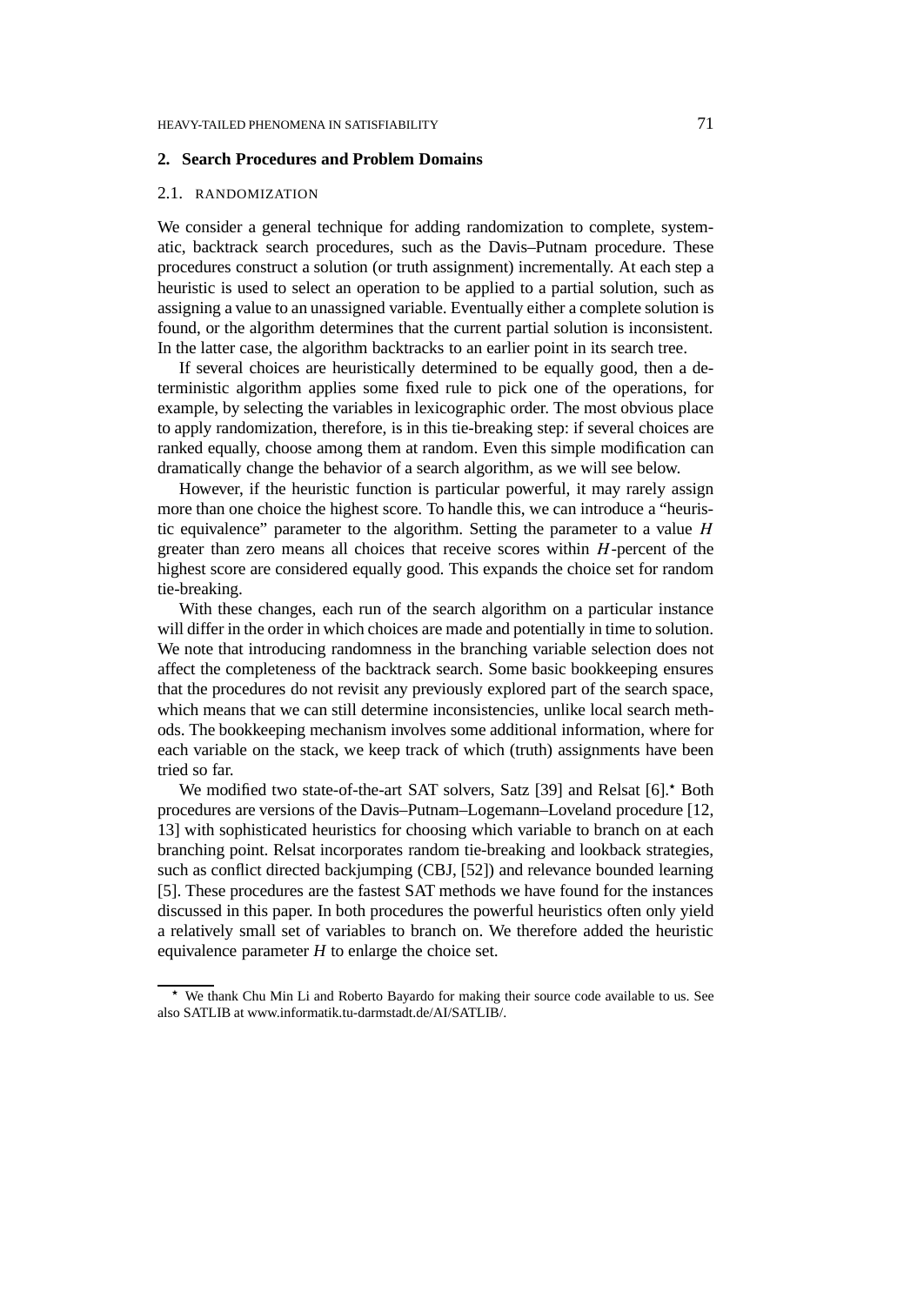We also randomized the Ilog constraint solver for our experiments on constraint satisfaction formulations. Ilog provides a powerful C++ constraint programming library [53]. We randomized the first-fail heuristic and various variants of the Brelaz selection rule, which has been shown to be effective on graph-coloring-style problem domains [7].

## 2.2. PROBLEM DOMAINS

In our study, we consider a series of problem domains.*?* Our first domain is the so-called quasigroup completion problem. This domain was introduced in Gomes and Selman [22] to bridge the gap between purely random instances and highly structured problems, such as those from finite algebra [19, 37, 61].

A quasigroup is an ordered pair  $(Q, \cdot)$ , where Q is a set and  $(\cdot)$  is a binary operation on *Q* such that the equations  $a \cdot x = b$  and  $y \cdot a = b$  are uniquely solvable for every pair of elements *a, b* in *Q*. The *order N* of the quasigroup is the cardinality of the set *Q*. The best way to understand the structure of a quasigroup is to consider the *N* by *N* multiplication table as defined by its binary operation. The constraints on a quasigroup are such that its multiplication table defines a *Latin square*. This means that in each row of the table, each element of the set *Q* occurs exactly once; similarly, in each column, each element occurs exactly once [14].

An *incomplete* or *partial Latin square P* is a partially filled *N* by *N* table such that no symbol occurs twice in a row or a column. The quasigroup completion problem is the problem of determining whether the remaining entries of the table can be filled in such a way that we obtain a complete Latin square, that is, a full multiplication table of a quasigroup. We view the pre-assigned values of the Latin square as a *perturbation* to the original problem of finding an arbitrary Latin square. Another way to look at these pre-assigned values is as a set of additional problem constraints on the basic structure of the quasigroup. (See www.cs.cornell.edu/gomes/ for a Java applet demonstrating the quasigroup completion problem.)

The quasigroup completion problem is NP-complete [3, 8]. In previous work, we identified a phase transition phenomenon for the completion problem [22]. At the phase transition, problem instances switch from being almost all solvable ("underconstrained") to being almost all unsolvable ("overconstrained"). The computationally hardest instances lie at the phase transition boundary. This phase transition allows us to tune the difficulty of our problem class by varying the percentage of pre-assigned values. The location of the phase transition for quasigroups of order up to around 20 occurs around 42% of pre-assigned colors. For larger quasigroups, the exact location of the phase transition appears dependent on the order of the quasigroup, which is a topic for further study.

Figure 2 shows the median computational cost and phase transition as functions of the percentage of pre-assigned values for quasigroups up to order 15. Each data point is generated using 1,000 problem instances. The pre-assigned values were

*<sup>?</sup>* Problem instances and data are available from the first author (gomes@cs.cornell.edu). All experiments were performed on a 194 MHz SGI R10000 processor.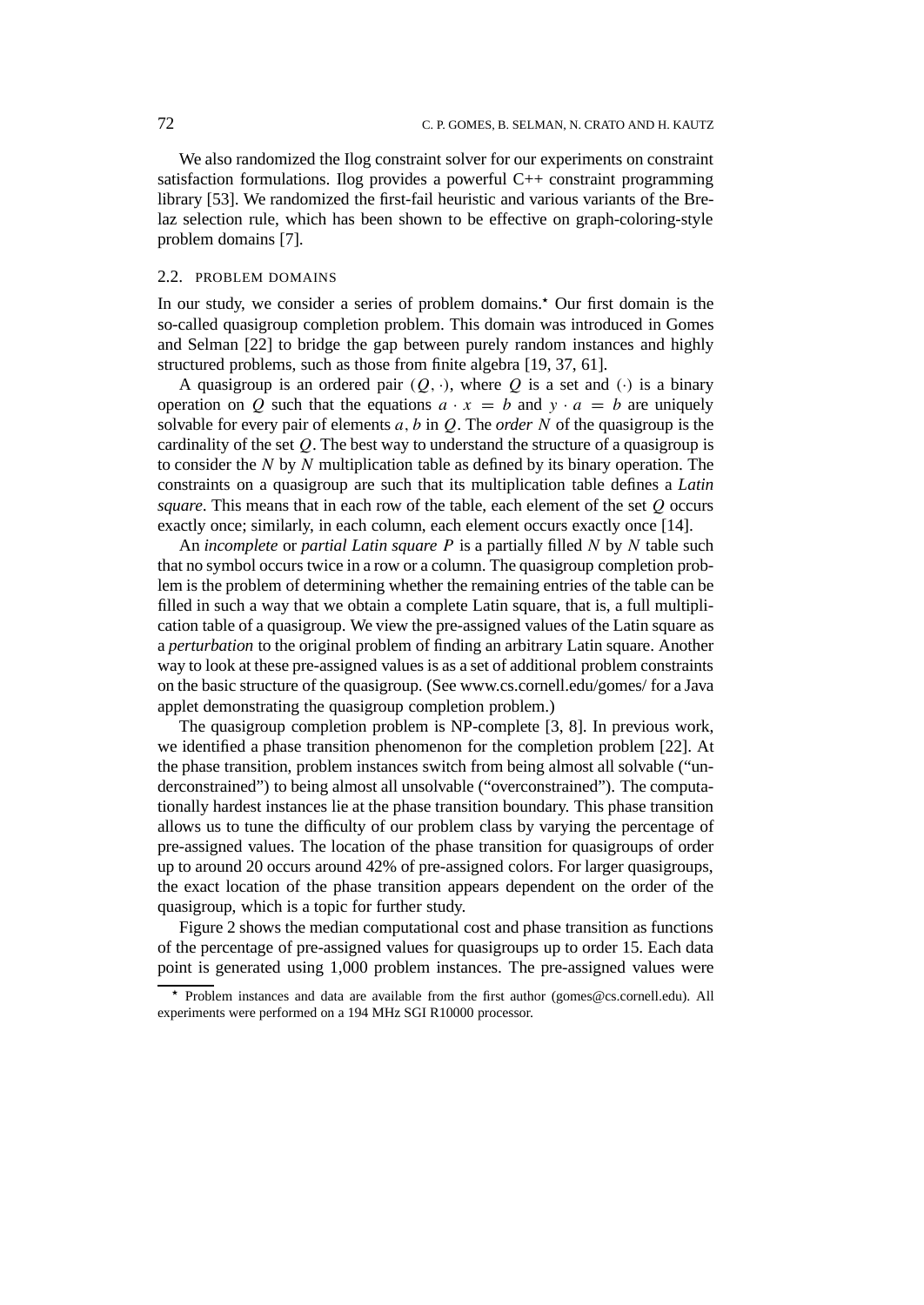

*Figure 2.* (a) Cost profile, and (b) phase transition for the quasigroup completion problem (up to order 15).

randomly generated in a incremental fashion with forward checking to eliminate obvious conflicts. For interesting related work using a somewhat different model of pre-assignment, see [59].

In our experiments, we used a constraint satisfaction formulation (CSP) formulation of the quasigroup completion problem. We did some preliminary experiments with a satisfiability (SAT) encoding but found that the formulas grow very large rather quickly, making it difficult to study quasigroup problems of interesting size. However, our preliminary SAT experiments agreed with our experiments using the CSP encoding.*?*

*<sup>?</sup>* We thank Mark Stickel for randomizing his implementation of the Davis–Putnam procedure and for providing us with a SAT generator for the quasigroup problem.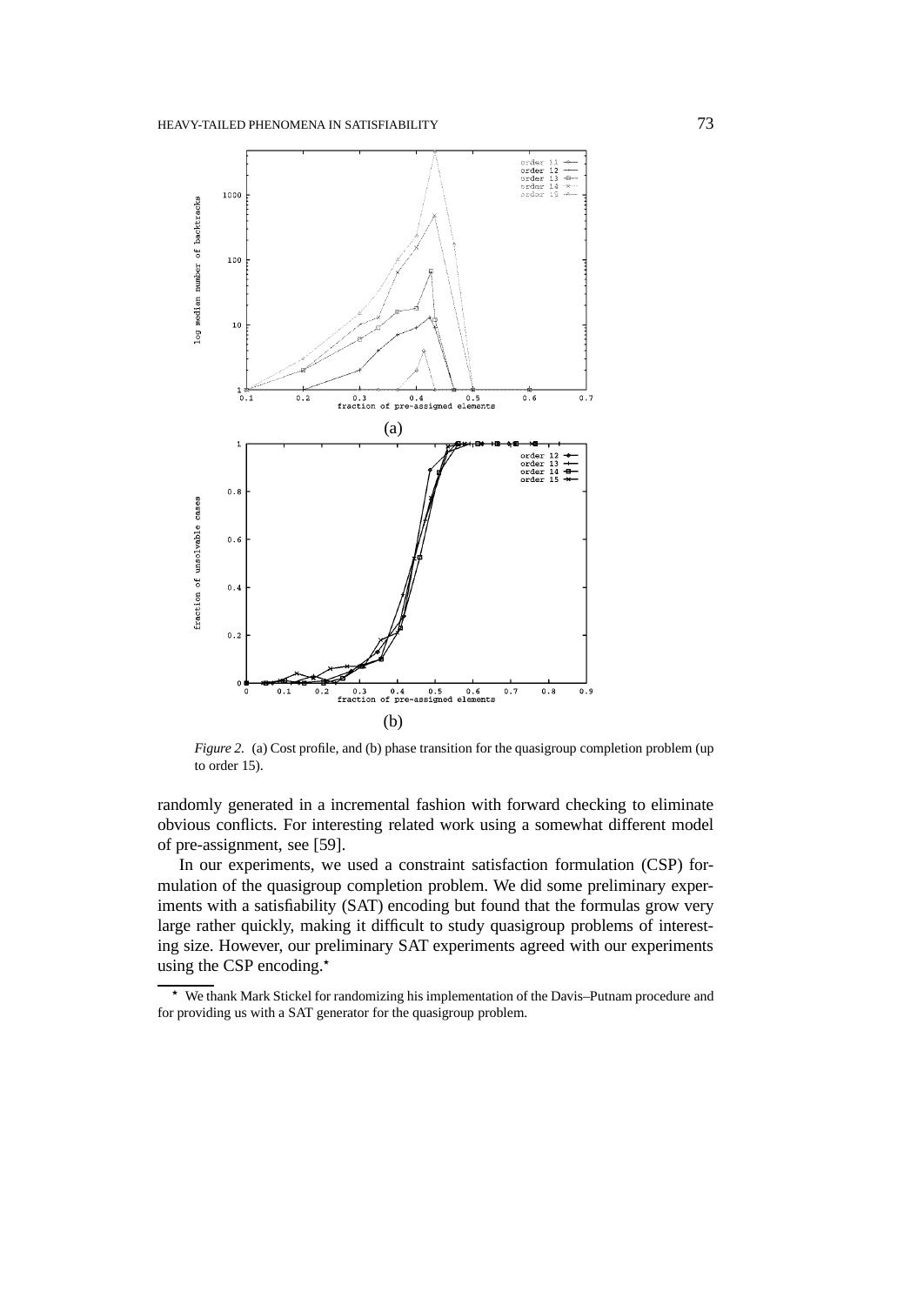Our second problem domain is from the area of timetabling. In this domain, the problem is to determine whether there exists a feasible schedule that takes into consideration a set of pairing and distribution constraints. We consider two types of timetabling problem domains: school timetabling ([32]; we used a SAT encoding), and round-robin sports team scheduling ([45]; we used a CSP encoding). For some of the background literature in this fast-growing area and to get a sense of the range and mathematical difficulty of the problems encountered, see, for example, [48].

Our third problem domain is planning. Kautz and Selman [34] showed that propositional SAT encodings of STRIPS-style planning problems could be efficiently solved by SAT engines. While both a complete backtrack-style engine and an incomplete local search engine worked well on moderate-sized problems, the largest problems from the domain of logistics scheduling could be solved only by local search. However, as it turns out, the deterministic version of Satz can solve all of the logistics instances from that paper in less than 2 minutes. Therefore we constructed a still-larger planning problem, labeled "logistics.d". This domain involves moving packages on trucks and airplanes between different locations in different cities. While the largest logistics problem from the Kautz and Selman [34] paper involved 1,141 variables and  $10^{10}$  states, "logistics.d" involves 2,160 variables and  $10^{16}$  states. In the logistics domain, a state is a particular configuration of packages and vehicles. Satz takes over 100 minutes on logistics.d.

Our fourth and final domain involves several SAT encodings of problems from the Dimacs Challenge benchmark [32]. We consider a code optimization problem, involving register allocation ("mulsol" instance), and circuit synthesis problems ("adder" instances). For the circuit synthesis problems, Kamath et al. [33] developed a technique for expressing the problem of synthesizing a programmable logic array (PLA) as a propositional satisfiable problem. The statement of the problem includes a table specifying the function to be computed, and an upper bound on the number of gates that may appear in the circuit. In general, these problems become more difficult to solve as the number of gates is reduced, until the limit is reached where the instance becomes unsatisfiable. These problems are quite hard to solve with complete SAT procedures and have been used as part of the test beds for numerous SAT competitions and research studies. The problems considered in this paper, "3bit-adder-32" and "3bit-adder-31", are (as one would guess) based on synthesizing a 3-bit adder using 32 and 31 gates, respectively. Although Selman et al. [57] solve the instances using local search, they have not previously been solved using a backtrack procedure.

## **3. Cost Distributions of Backtrack Search**

As mentioned in the introduction, our first experiments demonstrate some of the puzzling features of backtrack search procedures, such as an extreme variability and a seemingly "wandering sample mean" of the search cost. See Figure 1(a). The data is based on runs of a randomized backtrack search procedure (Ilog) on an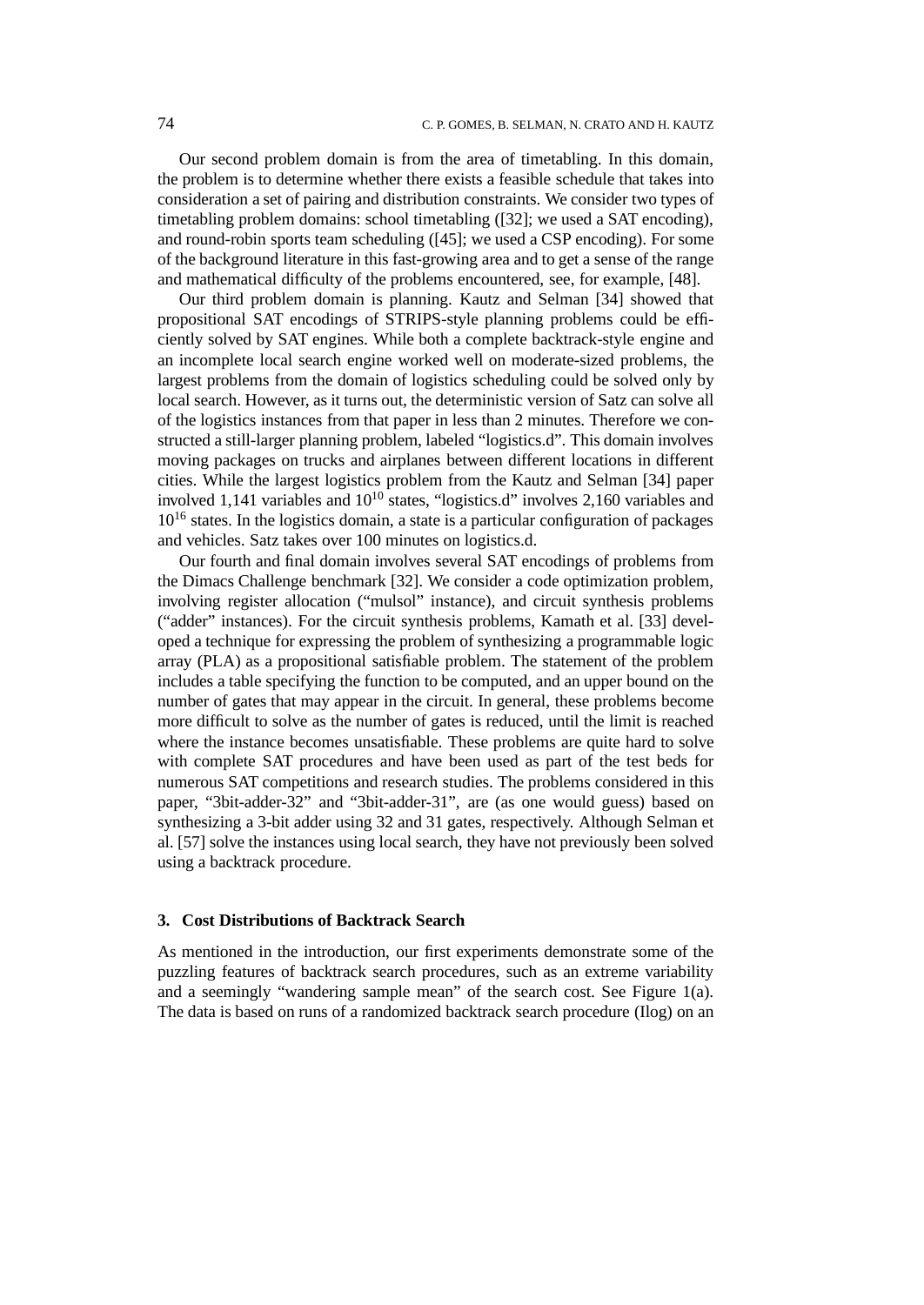

*Figure 3.* Long tails for (a) quasigroup completion (CSP formulation), and (b) timetabling (SAT formulation).

instance of the quasigroup problem of order 11 with 30% of pre-assignment. The figure shows the highly erratic behavior of the mean, which does not stabilize with increasing sample size. On the other hand, as we noted earlier, the median is 1 and stabilizes rather quickly.

Figure 3 provides some insights into the cause of the "wandering mean phenomenon." The figure shows surprisingly long "tails" in the distributions for two experimental domains. Each curve gives the cumulative fraction of successful runs as a function of the number of backtracks, and was produced by running the randomized backtrack search procedure 10,000 times on the same instance. Figure 3(a) shows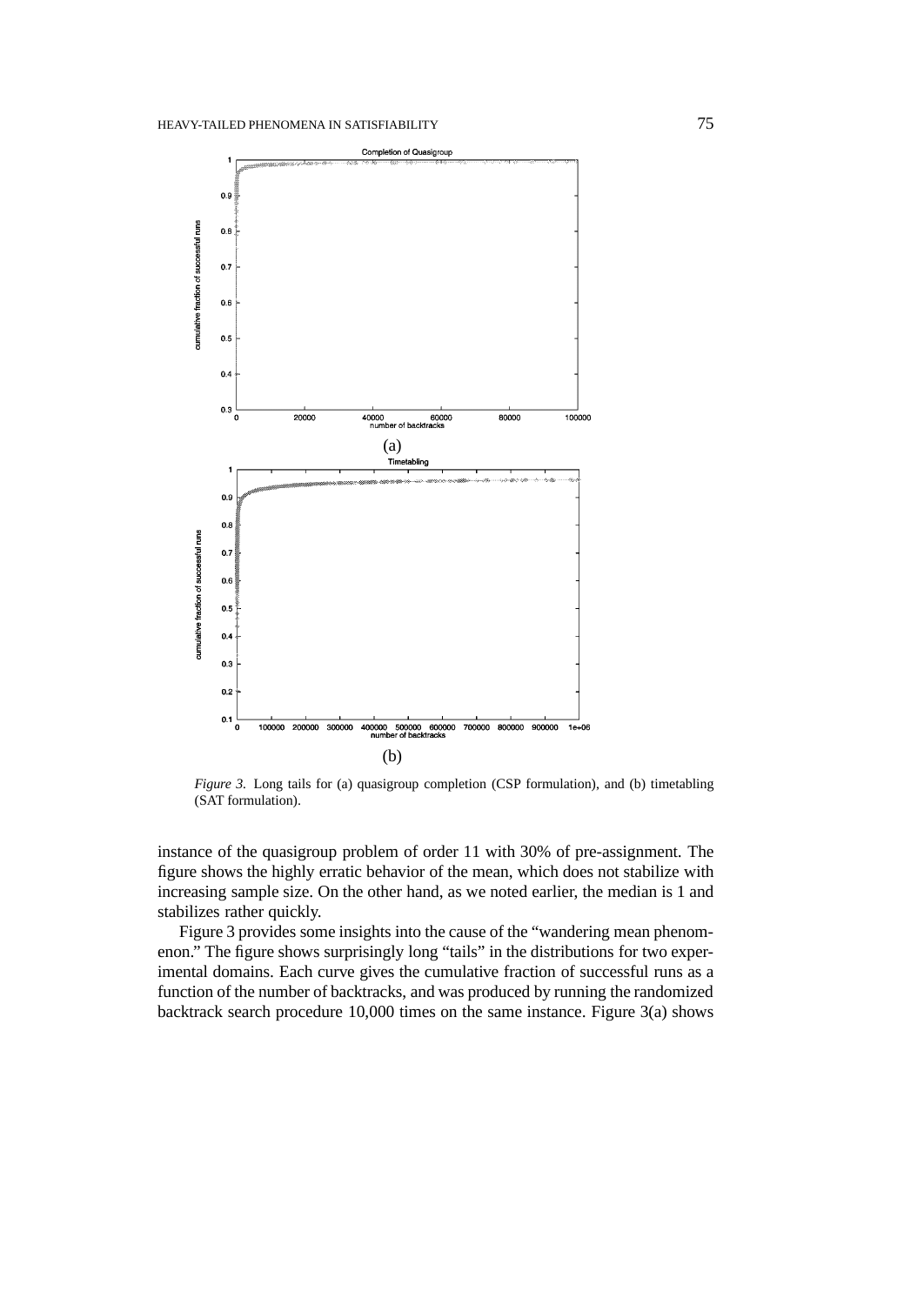the performance profile for the quasigroup completion problem; the data is from the same instance as shown in Figure 1. Figure 3(b) shows the cost profile of a randomized search procedure for a school timetabling problem ("school1 nsh" [32]).

The long-tail phenomenon is apparent in both curves. In the case of the quasigroup completion problem, even though 50% of the runs solve the instance in 1 backtrack or less, after 100,000 backtracks 0*.*5% of the runs were still not completed. For the school timetabling problem, in 80% of the runs, a solution is found in 1,000 backtracks or less. However, 5% of the runs do not result in a solution even after 1,000,000 backtracks. (Note that, given that our procedure is complete, each of these runs would eventually find a solution.)

In order to model the long-tail behavior of our distributions, we will consider nonstandard probability distributions, referred to as "heavy-tailed" distributions. These distributions have recently received much attention because of their suitability to model stochastic phenomena subject to extreme fluctuations. In the next section, we provide a brief introduction to heavy-tailed distributions and some of their mathematical properties. In the following section, we show how the long tails of the runtime distributions of backtrack search methods can be captured using the heavy-tailed model.

#### 3.1. HEAVY-TAILED DISTRIBUTIONS

Standard probability distributions, such as the normal distribution, have exponentially decreasing tails, which means that events that are several standard deviations from the mean of the distribution ("outliers") are very rare.*?* In this section, we consider distributions that have rather different properties, often leading to nonintuitive behavior. More specifically, we consider distributions that asymptotically have "heavy tails" – also called tails of the Pareto–Lévy form, namely,

$$
P\{X > x\} \sim C x^{-\alpha}, \quad x > 0,
$$
\n<sup>(1)</sup>

where  $0 < \alpha < 2$  and  $C > 0$  are constants. These are distributions whose tails have a *power-law* decay.

An important source of heavy-tailed distributions is the class of so-called *stable* distributions. Stable distributions have been proposed in the study of several types of physical and economic systems. This class of distributions was extensively studied by Paul Lévy to model phenomena characterized by sums of independent identically distributed random variables. Informally, a random variable *X* is stable if the distribution of the sum of independent copies of it has the same shape as the distribution of *X*. The name of these distributions emphasizes the fact that the shape of a stable distribution is *stable* under addition.

*<sup>?</sup>* The tail of the standard normal distribution (mean 0 and standard deviation 1) decays as P{*X > x*} ∼  $\frac{1}{x\sqrt{2\pi}}e^{-x^2/2}$  [16]. We write *h(x)* ∼ *g(x)* to mean  $\lim_{x\to\infty}$ *h(x)/g(x)* = 1.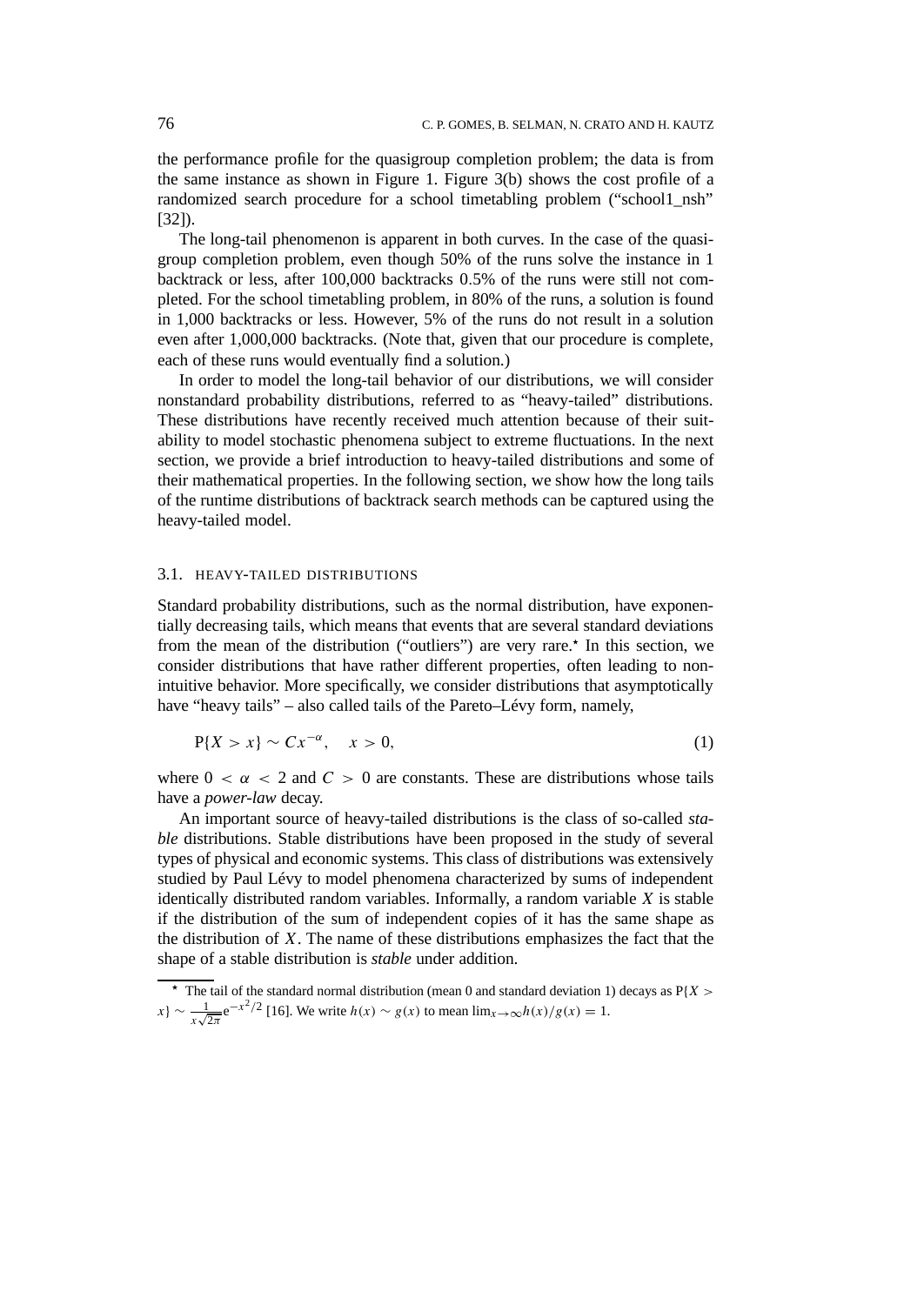Formally, a random variable *X* is *stable* if we have the following relation between *X* and two copies of *X*,  $X_1$ , and  $X_2$ , and any positive constants *a* and *b*:

$$
aX_1 + bX_2 \stackrel{\mathcal{D}}{=} cX + d \tag{2}
$$

for some positive *c* and  $d \in R$ . The symbol  $\stackrel{\mathcal{D}}{=}$  means equality in distribution; that is, both expressions have the same probability law, possibly with different scale and location parameters [16]. In effect, (2) states that the distribution of the sum of two copies of *X* behaves essentially the same as *X* itself (up to a location and scaling factor).

Most standard probability distributions are not stable. For example, although the sum of two independently distributed gamma distribution is still a gamma, the shape of the resulting gamma is generally not preserved. The normal or Gaussian distribution, however, is stable. There are two more cases of stable distributions for which one can write down explicit (closed form) expressions for their probability density functions. These are the Cauchy distribution and the Lévy distribution.*?* These distributions differ, however, in a fundamental way from the normal distribution in that the Cauchy and the Lévy distributions are heavy-tailed distributions: That is, the tails decay as in Equation (1). Stable distributions are heavy tailed, with the notable exception of the normal distribution [51]. The normal distribution is a stable distribution but not heavy tailed. The other standard distributions, such as the exponential, Weibull, lognormal, and gamma, are neither stable nor heavy tailed. Such standard distributions all have exponentially decaying tails and finite moments.

In Table I, we compare the tail probabilities for the three distributions. It is clear that the tail probability for the normal quickly becomes negligible, whereas the other two distributions have a significant probability mass in the tail.

The *α* in (1) is referred to as the *index of stability* of the distribution. The lower the index, the heavier the tail. For example, the Cauchy has  $\alpha = 1.0$ , and the Lévy distribution has  $\alpha = 0.5$ .

Heavy-tailed distributions have a number of surprising properties. For example, let's consider the moments (mean, variance, etc.) of these distributions. For standard distributions, these moments are well defined. In the case of heavy-tailedness, due to the large probability mass in the tails, some of the integrals that define the moments do not converge. In particular, for  $\alpha < 2$ , moments of *X* of order less than  $\alpha$  are finite while all higher-order moments are infinite, that is,  $\alpha = \sup\{b >$  $0: E|X|^b < \infty$ . So, when  $1 < \alpha < 2$ , the distribution has a finite mean but no finite variance. With  $\alpha \leq 1$ , the distribution has neither a finite mean nor a finite variance.

<sup>*\**</sup> For the normal distribution,  $X \sim N(\nu, \sigma^2)$ , the probability density is given by  $f(x) =$  $rac{1}{\sqrt{2\pi}\sigma}$ e  $-\frac{(x-v)^2}{2\sigma^2}$ . For the Cauchy, *X* ~ Cauchy(*γ*, *δ*), we have  $f(x) = \frac{1}{\pi} \frac{\gamma}{\gamma^2 + (x-\delta)^2}$ . And for *X* ~ Lévy( $\gamma$ ,  $\delta$ ),  $f(x) = \sqrt{\frac{\gamma}{2\pi}} \frac{1}{(x-\delta)^{3/2}} e^{-\frac{\gamma}{2(x-\delta)}}$  [51].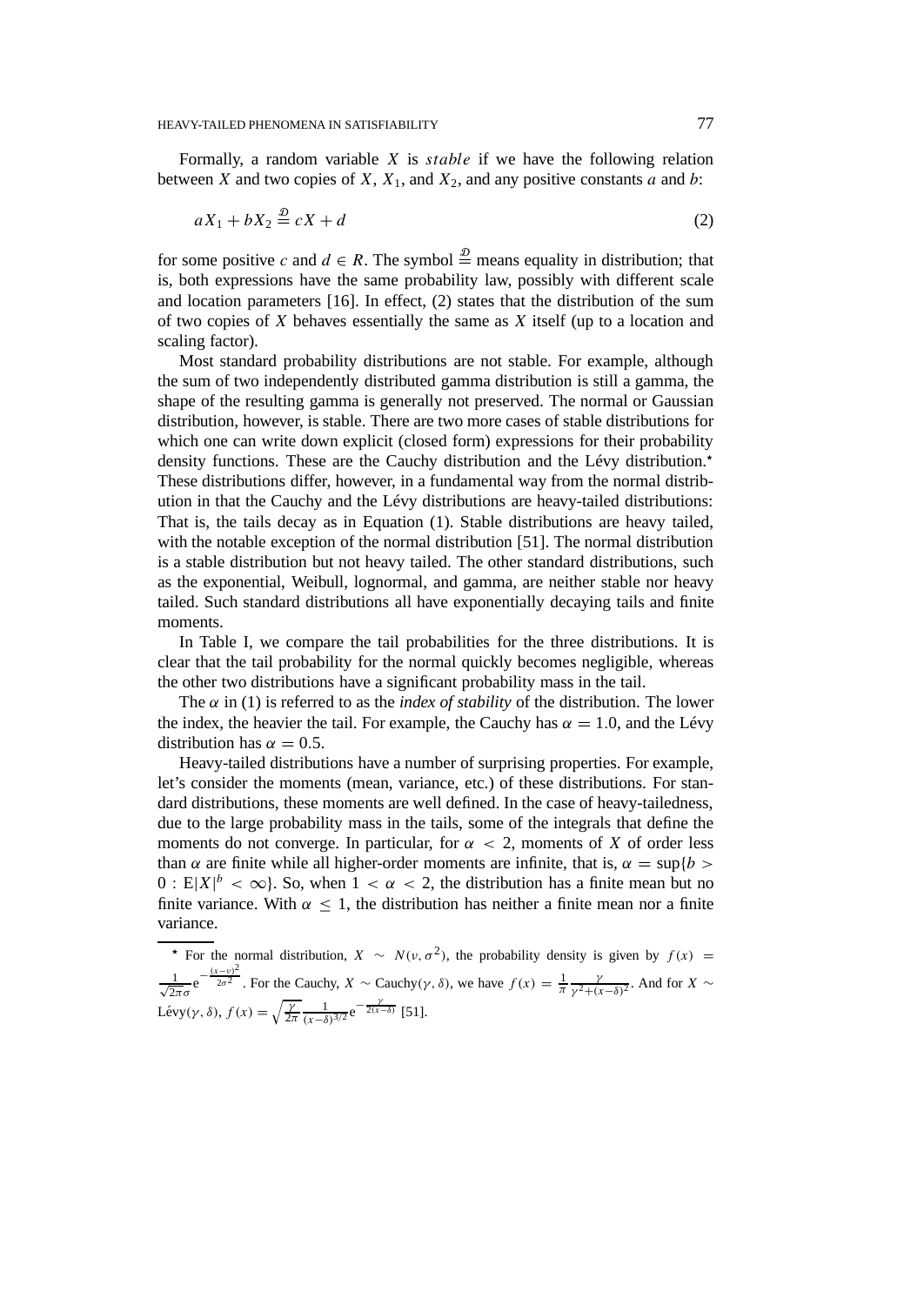*Table I.* Comparison of tail probabilities,  $P{X > c}$ , for standard normal, Cauchy, and Lévy distributions. (Adapted from [51].)

| $\mathcal{C}$               | Normal       | Cauchy | Lévy   |
|-----------------------------|--------------|--------|--------|
| $\mathbf{\Omega}$           | 0.5000       | 0.5000 | 1.0000 |
| 1                           | 0.1587       | 0.2500 | 0.6827 |
| $\mathcal{D}_{\mathcal{L}}$ | 0.0228       | 0.1476 | 0.5205 |
| 3                           | 0.001347     | 0.1024 | 0.4363 |
| 4                           | 0.00003167   | 0.0780 | 0.3829 |
| 5                           | 0.0000002866 | 0.0628 | 0.3453 |
|                             |              |        |        |

Many aspects of random walks involve heavy-tailed distributions [16, 17]. Consider a one-dimensional random walk, where at each time step one takes a unit-step to the left or right with equal probability. One can show that after starting at the origin, with probability one, the walk will eventually return to the origin. However, the *expected* time before return is infinite, and, on average, the walk will reach all values on the *x*-axis before its return. Another intriguing phenomenon involves the expected number of returns to the origin ("zero-crossings") in a given number of steps. Intuition would dictate that if in *k* steps one has on average *l* crossings, then in a walk that is *m* times as long, one would expect on average  $m \times l$  crossings. However, it can be shown that in  $m \times l$  steps, one will observe, on average, only  $\sqrt{m} \times l$  crossings. This means that there can be surprisingly long periods in a walk between two crossings. In fact, in a series of *r* random walks, each terminating at the first crossing, on average, some of the walks will be of the same order as the length of all other walks combined, *no matter what the value of r is.* Such events would normally be dismissed as outliers, but with heavy-tailed distributions, they are far from rare and are an inherent aspect of the distribution. These distributions are therefore good models for dealing with phenomena that exhibit extreme fluctuations.

To provide a visual illustration of the heavy-tail effect in random walks, consider Figure 4. The figure shows simulation data for 10,000 runs of a symmetric random walk. For each walk we recorded the number of steps before the walk returned to the origin. In the figure, we plot the complement-to-one of the cumulative distribution, that is,  $1 - F(x) = 1 - P\{X \le x\} = P\{X > x\}$ , with  $F(x)$  being the cumulative distribution of  $f(x)$ . The probability function,  $f(x)$ , gives the probability of returning to the origin in exactly *x* steps. So,  $1-F(x)$  gives us the probability of returning in more than *x* steps. It can be seen that  $f(1) = 0$  and  $f(2) = 0.5$ , so we have  $F(x) = 0.5$ , which means that with 50% chance the walk returns to the origin in at most two steps. In the figure, we give the log-log plot for  $1 - F(x)$ . (In the figure, the walk data is given by the diagonal straight line.) As we can see, we obtain a nearly straight line for the tail of the distribution. This suggests that the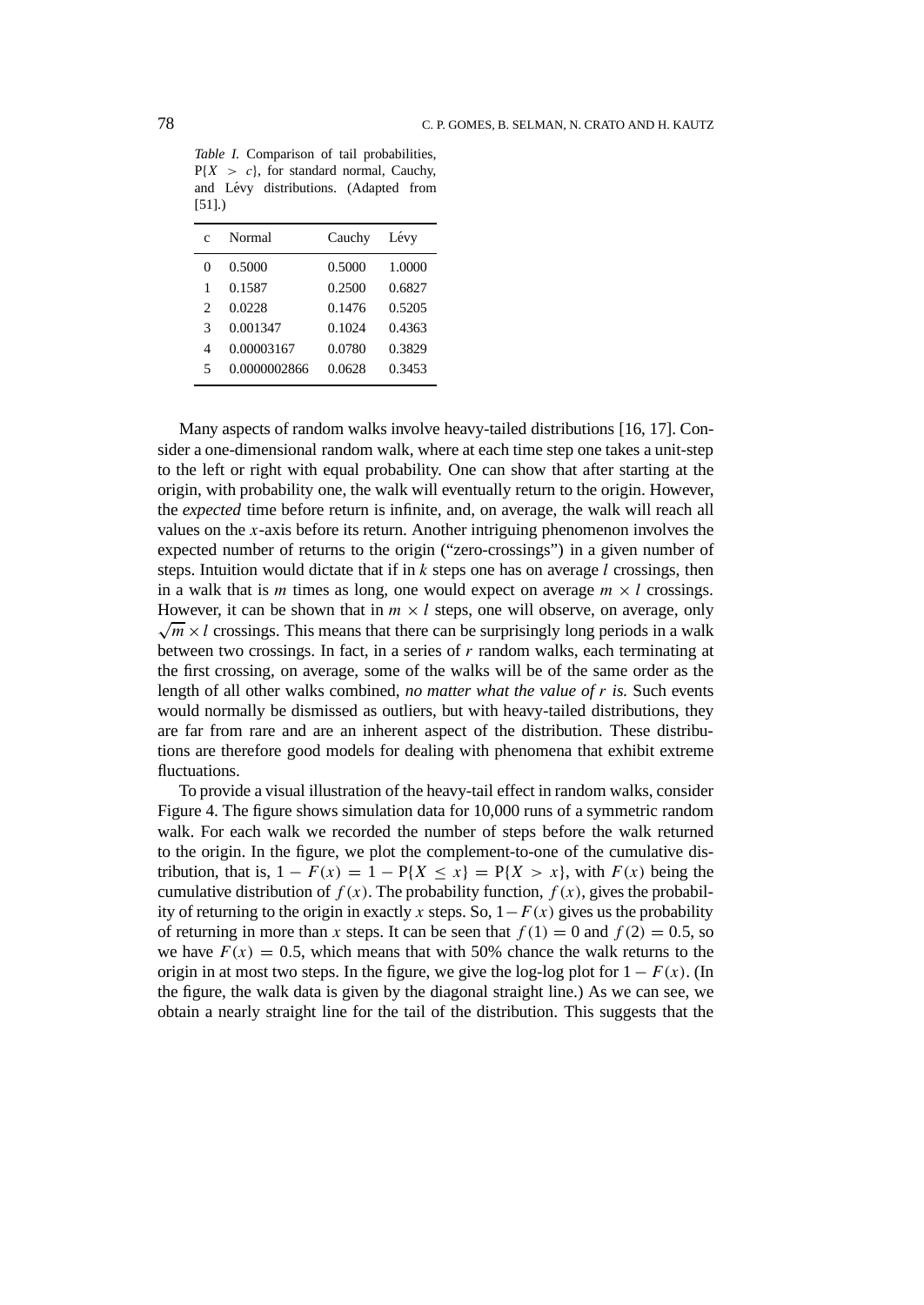

*Figure 4.* The heavy-tailed nature of a random walk with the exponential decay of the normal distribution for comparison.

1 − *F*(*x*) has power law decay, that is, we have  $1 - F(x) = P{X > x} ~ ∼~ Cx^{-\alpha}$ , and thus the distribution is heavy-tailed according to our definition (1) above. The slope of the line gives us an estimate of the index of stability,  $\alpha$ , which in this case is equal to 0.5 (also known by rigorous analysis). The relatively high frequency of large outliers is clear from the figure. For example, although 50% of the walks return in just 2 steps or less, 1% of the walks take more than 5,000 steps to return to the origin, and about 0.1% take over 200,000 steps. In fact, several of the walks in our sample take almost 1,000,000 steps.

To demonstrate how different such a heavy-tailed distribution is from a standard distribution, we included simulation data of the complement-to-one of the cumulative distribution for a normal distribution. We used a mean value of 2 and give the curves for two different standard deviations ( $\sigma = 1$ , left-most curve, and  $\sigma = 10^6$ , right-most curve). The key property to observe is the sharp, faster-thanlinear decay of the normal distribution in the log-log plot, which is consistent with the exponential decay in the tail of the distribution. We included a normal distribution with  $\sigma = 10^6$  to show that the drop-off of the tail remains sharp even when the normal distribution has a large standard deviation. (The normal distribution is symmetrical; the figure gives only the right-hand side.)

There is a substantial literature on heavy-tailed distributions. Mandelbrot in [44] provides a good introduction to these distributions, with a discussion of their inherently self-similar or fractal nature. For a complete treatment of stable distributions, see either [66] or the more modern approach of [56].

#### 3.2. EMPIRICAL RESULTS

In order to check for the existence of heavy tails in our runtime distributions for backtrack search, we proceed in two steps. First, we graphically analyze the tail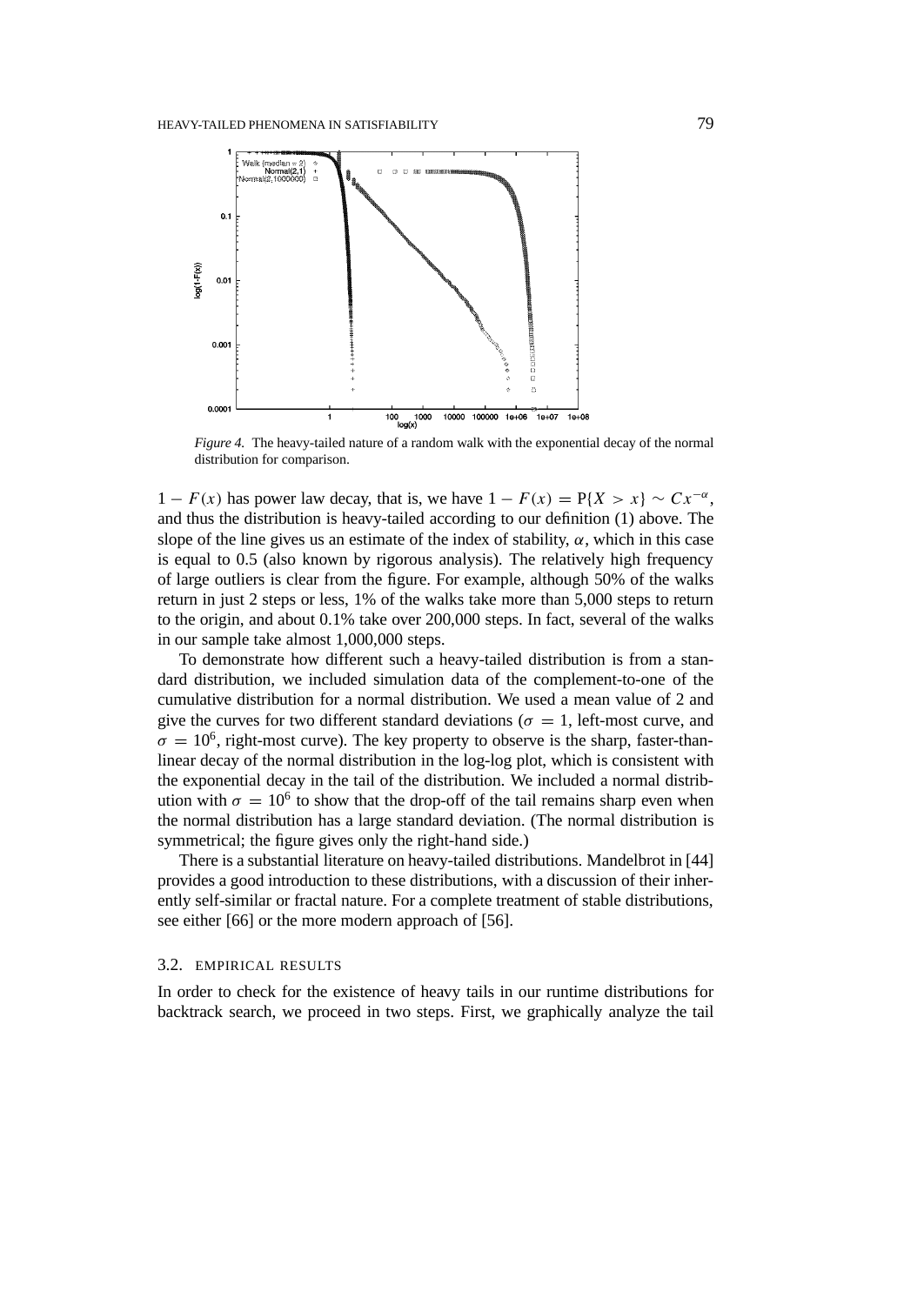

*Figure 5.* Log-log plot of heavy-tailed behavior for (a) quasigroup completion (CSP formulation); (b) timetabling (SAT formulation); (c) logistics planning (SAT formulation), and (d) register allocation (SAT formulation).

behavior of the sample distributions. Second, we formally estimate the index of stability.

From (1), we have  $1 - F(x) = P{X > x} \sim Cx^{-\alpha}$ . As in the case of the random-walk example, given the power law decay of  $1 - F(x)$ , its log-log plot should show an approximate linear decrease in the tail. Moreover, the slope of the curve provides an estimate of the index *α*. In contrast, for a distribution with an exponentially decreasing tail, the log-log plot should show a faster-than-linear decrease.

Figure 5 displays the log-log plots of the complement-to-one of the cumulative distributions for our experimental domains. In Figure 5(a), we give the data for a solvable critically constrained instance of the quasigroup completion problem (order 15, 40% pre-assignment), and two solvable underconstrained instances of the quasigroup completion problem (one of order 15, 30% pre-assignment and the other of order 11, 30% pre-assignment, the same instance as used in Figures 1(a) and 3(a)). Figure 5(b) gives the data for the school timetabling problem; 5(c) for the logistics planning problem; and 5(d) for the register allocation problem. The linear nature of the tails in these log-log plots directly reveals the heavy-tailed behavior.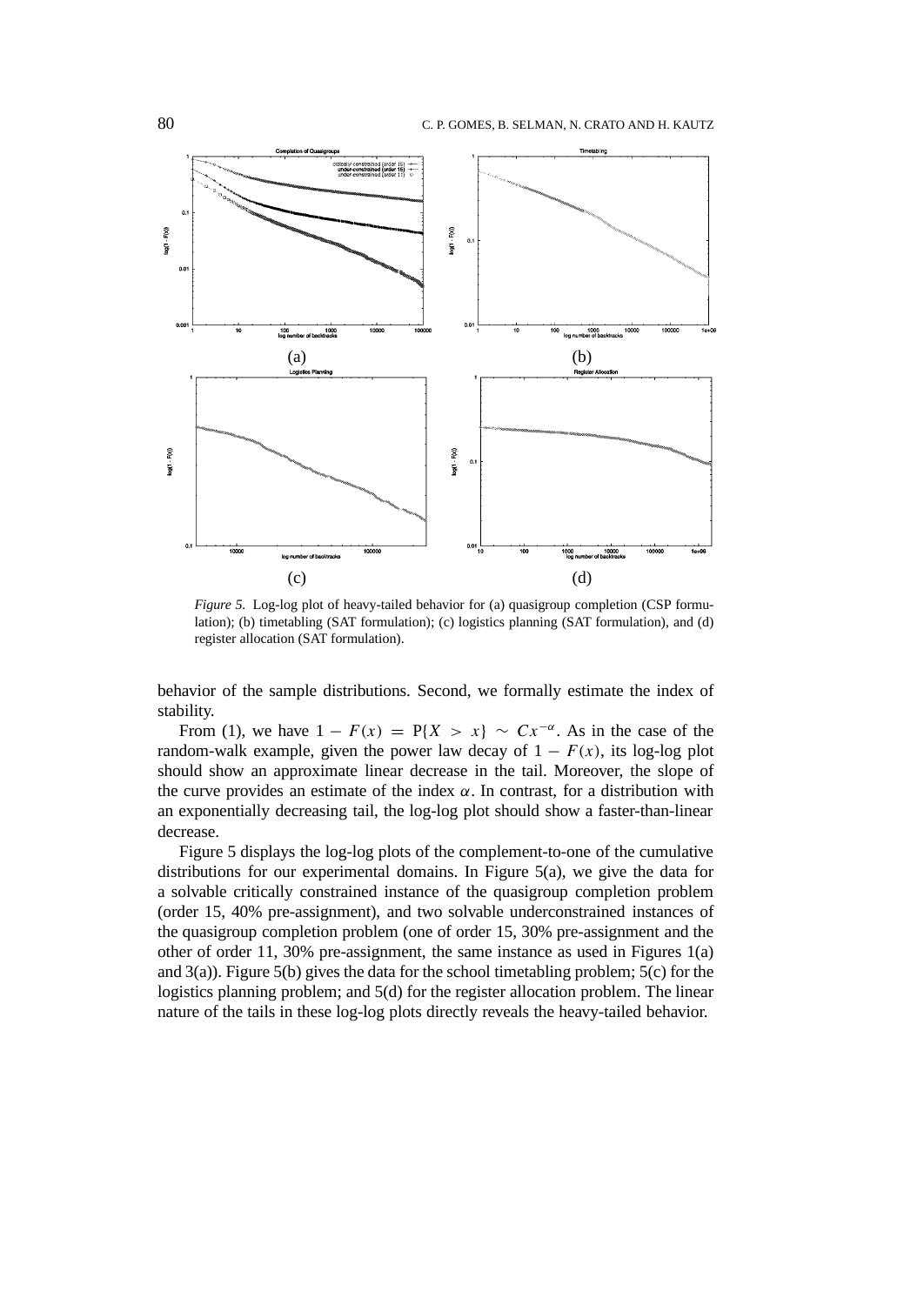#### HEAVY-TAILED PHENOMENA IN SATISFIABILITY 81

Note that our data is based on solvable problem instances. We considered additional distributions of over two dozen randomly picked quasigroup completion problems, from both the underconstrained and the critically constrained area, and other instances from the domains described above, as well as some ensembles of instances at various degrees of constrainedness. For sufficiently large instances (and therefore requiring substantial search), we found heavy-tailed distributions for most of our solvable instances. Some easy solvable instances did not exhibit heavy tails. We also have not encountered inconsistent instances with heavy-tailed behavior, which is consistent with the work on unsolvable instances by [18].

Figure 6(a) shows a comparison between two different SAT procedures on the logistics planning problem. We compare Satz [39] with Relsat [6]. As mentioned earlier, both procedures use sophisticated propagation rules and heuristics to guide their search. However, the Relsat backtracking strategy also includes look-back, based on conflict directed backjumping and relevance bounded learning [52, 5]. We present this comparison to consider the possible influence of such look-back strategies on the heavy-tailed behavior. From the figure, we see that Relsat still results in heavy-tailed behavior but the slope of the distribution in the log-log plot is steeper than for Satz. This means the index of stability for Relsat is higher, meaning a tail that is somewhat less heavy. This observation is consistent with related work where look-back strategies were shown to be effective for solving so-called exceptionally hard SAT instances [6]. In effect, the look-back approach reduces the variability in the search, even though it may not necessarily eliminate it.

We now consider the effect on heavy-tailed behavior of more compute-intensive propagation methods. For the quasigroup completion problem, when using socalled "all-different-constraints", one can solve substantially larger problems, as discovered by Shaw et al. [59]. In this approach, one maintains general arc consistency on the *N*-ary all different constraints using the algorithm of Regin [54]. This method uses a matching algorithm to ensure that at each point during the search, in each row, the set of remaining colors for the yet to be assigned cells is such that there is a different color available for each cell (similarly for the columns). Using an efficient Ilog-based implementation, we can solve instances of order 30 in under five minutes, which allows us to gather runtime information within a reasonable time frame.*?*

By using the all-different-constraint method, we observed that the heavy-tailed phenomenon disappears for quasigroups of low orders. The reason for this is that the instances are solved mostly by propagation, almost without any search. However, as we increase the order of the quasigroups, the heavy-tail phenomenon reappears. Figure 6(b) shows the heavy tail for an instance of order 30 with 55% preassigned when using the all-different-constraints (55% is close to the phase transition for order 30).

*<sup>?</sup>* We thank Jean Charles Regin for his highly efficient Ilog implementation of this propagation strategy. A similar propagation, more efficient but somewhat less powerful, can be obtained by using so-called conjugate constraints [63].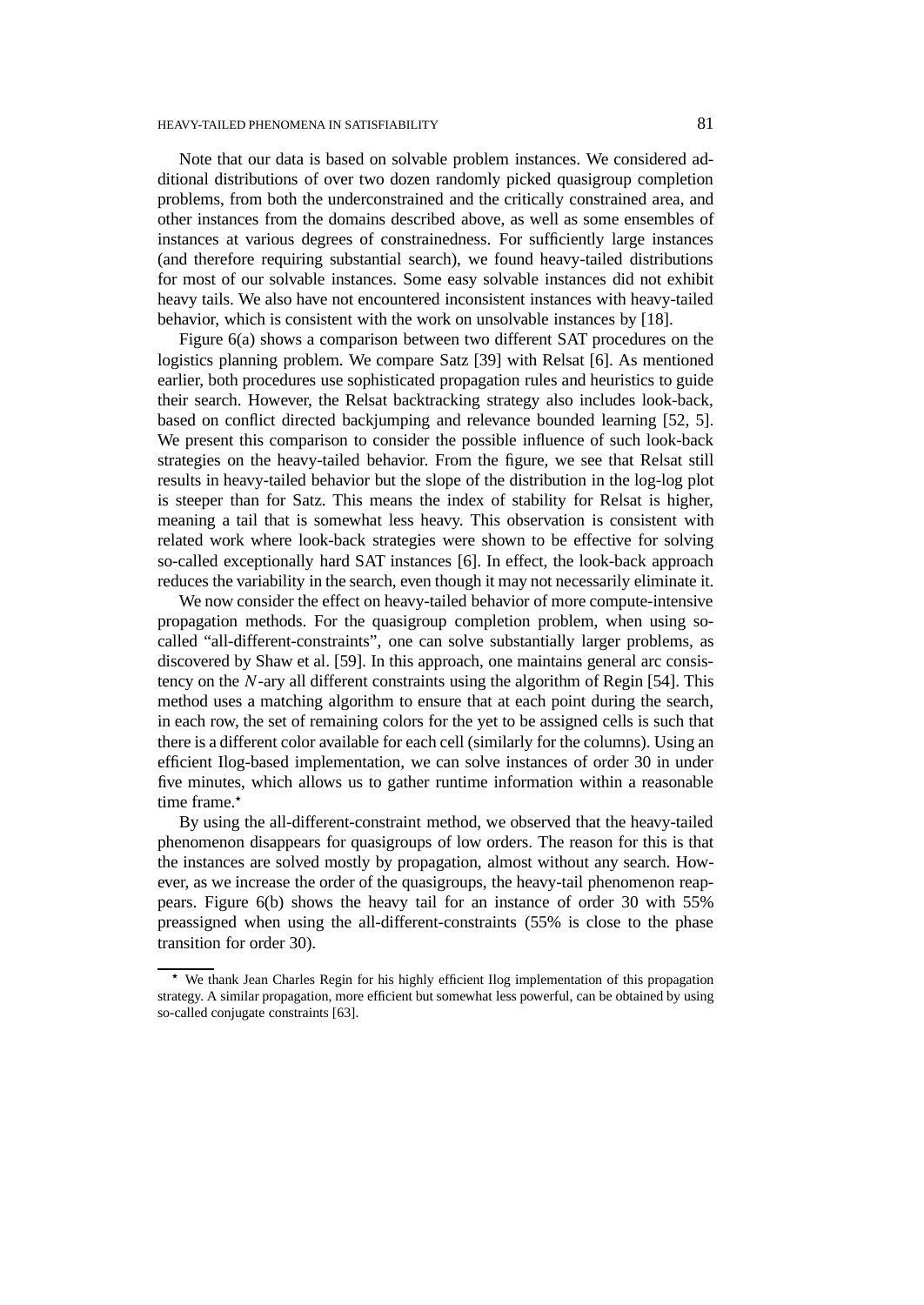

*Figure 6.* (a) Comparing Satz with Relsat on logistics planning (SAT formulations); (b) heavy tail for quasigroup completion with extensive propagation (CSP formulation).

To complement our visual check of heavy-tailed behavior, we have calculated maximum likelihood estimates of the indices of stability (the values of  $\alpha$ ). There is a standard estimator for the index, called the Hill estimator [26, 24]. We adapted this estimator, since some of our data is not observable because we ran our experiments with a certain high cutoff (usually  $10<sup>6</sup>$ ) for the maximum number of backtracks, to avoid literally getting stuck in the most extreme outliers in the tail of the distribution during our data collection.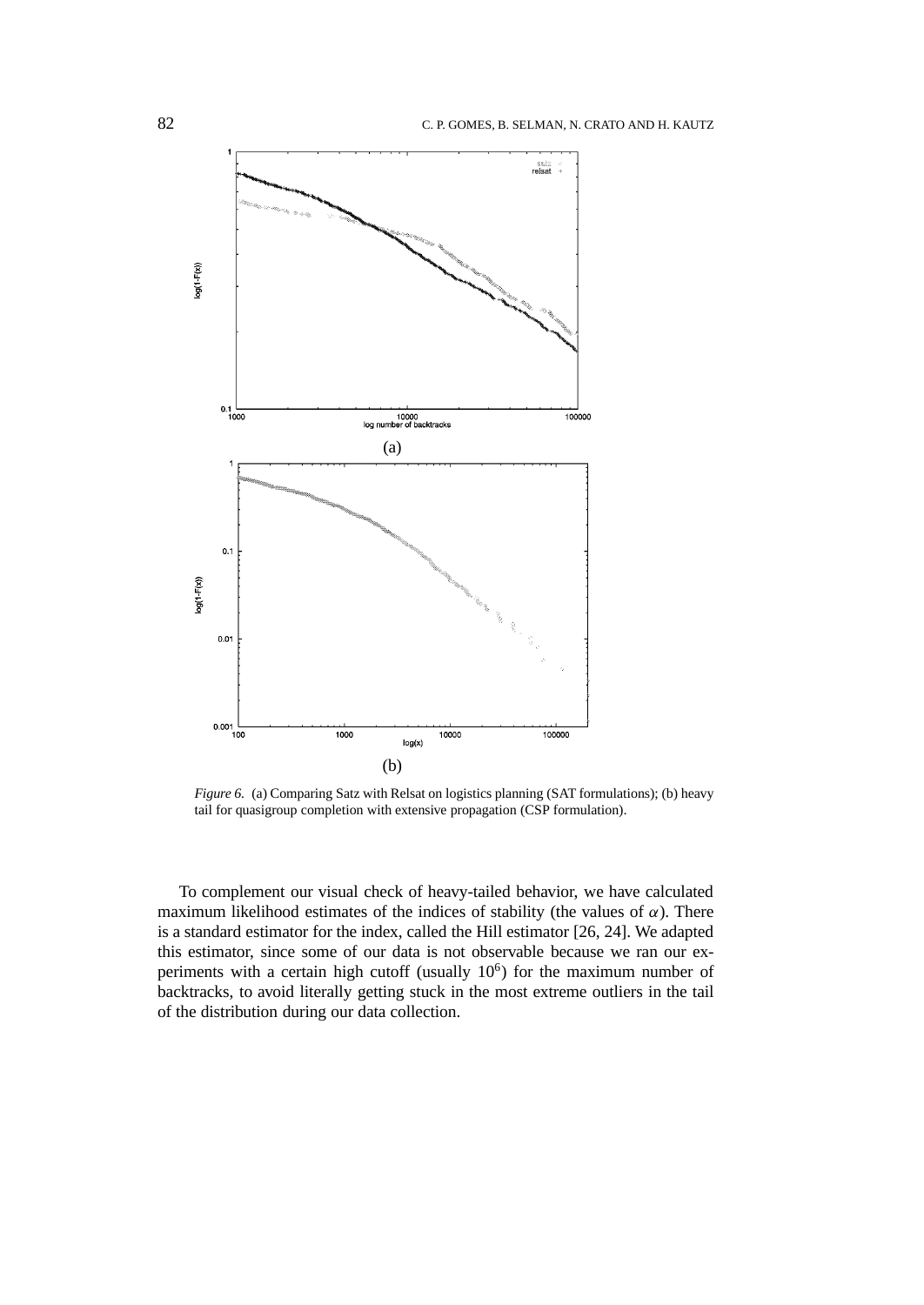*Table II.* Estimates of the index of stability,  $\alpha$ , with sample size *k*. The values within parentheses are the estimated asymptotic standard deviations. (Quasigroup instances encoded as CSP; other instances encoded as SAT.)

| Cases                       | k     | $\alpha$     |
|-----------------------------|-------|--------------|
| Quasigroup (order 11, 30%)  | 9731  | 0.466(0.009) |
| Quasigroup (order 15, 30%)  | 10000 | 0.319(0.006) |
| Quasigroup (order 15, 40%)  | 10000 | 0.153(0.003) |
| Quasigroup (order 30, 55%)  | 10000 | 0.392(0.007) |
| School Timetabling          | 10000 | 0.219(0.004) |
| Logistics Planning (Satz)   | 1442  | 0.360(0.017) |
| Logistics Planning (Relsat) | 1000  | 0.670(0.009) |
| <b>Register Allocation</b>  | 10000 | 0.102(0.002) |
|                             |       |              |

As shown in Appendix A, following an argument similar to the one in [26], we can derive the following maximum likelihood estimator for the index of stability  $\alpha$ , which takes into account the data truncation:

$$
\hat{\alpha}_{r,u} = \left(\frac{1}{r}\sum_{j=1}^{r-1} \ln X_{n,n-r+j} + \frac{u+1}{r} \ln X_{n,n} - \frac{u+r}{r} \ln X_{n,n-r}\right)^{-1} \tag{3}
$$

 $X_{n,1} \leq X_{n,2} \leq \cdots \leq X_{n,n}$  give the order statistics, that is, the ordered values of the sample  $X_1, X_2, \ldots, X_n$  of the observed number of backtracks for different runs of our procedure. The highly extreme variable values  $X_{n,n+1} \leq X_{n,n+2} \leq \cdots \leq$  $X_{n,n+u}$  are not observable because of the limit that we imposed on the maximum number of backtracks allowed in the experiments. We used a limit of  $10<sup>6</sup>$ . The parameter  $r$  ( $\lt n$ ) is a lower-bound cutoff on search cost, which enables us to focus only on the tail end of the distribution, that is, observations  $X_{n,n-r} \leq X_{n,n-r+1} \leq$  $\cdots \leq X_{n,n}$ . Without a practical limit on extreme values ( $u = 0$ ), the estimator reduces to the Hill estimator. In our analysis, we considered tails that correspond to roughly 30% of each sample (i.e.,  $r = 0.3k$ , with k the size of the sample).

Table II displays the maximum likelihood estimates of the indices of stability (the values of  $\alpha$ ) for the instances shown in the various figures. Note that for all the instances shown in the table, the estimates of  $\alpha$  are consistent with the hypothesis of infinite mean and infinite variance, since  $\alpha < 1$ .<sup>\*</sup>

*<sup>?</sup>* Of course, the computational cost of complete backtrack algorithms has a finite upper bound. Technically speaking, we are dealing with "truncated heavy-tails". That is, when allowing for a very large number of backtracks such that one can explore most of the complete search tree, one will observe truncation effects in the heavy-tailed distribution. (Personal communication, Holger Hoos, Dec., 1999.) Nevertheless, the heavy-tailed model provides a good approximation for the tail-behavior of the search cost when dealing with realistic-size NP-complete problems. The heavytailed model emphasizes the power law decay over several orders of magnitude of the tail of the distribution. Also, since the upper-bound of the search space is exponential in the size of the problem, it is generally not reached in practice.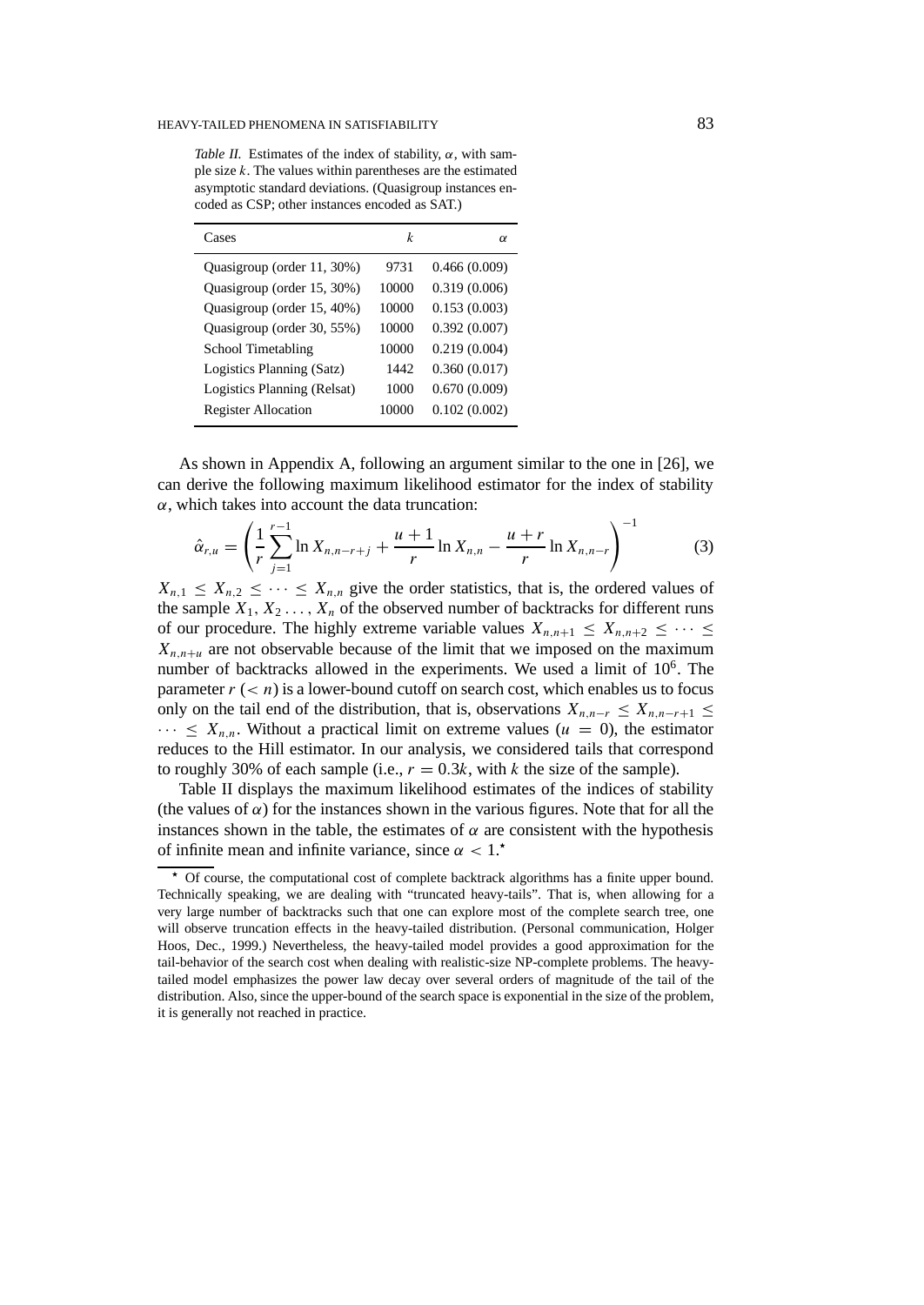

*Figure 7.* No heavy tails: (a) local search (SAT formulation) and (b) unsolvable instances (CSP formulation).

For contrast with our heavy-tailed results, in Figure 7(a), we show the log-log plot for the same instance from the logistics planning domain used in Figure 5(c), but rather than using a randomized complete search method, we used Walksat [57], a randomized local search procedure. It is clear from that plot that the distribution does not exhibit heavy-tailed behavior, given the faster-than-linear decrease of the tail. This observation is consistent with the recent (independent) results by Hoos [29], showing that the exponential distribution generally provides a good model for the runtime profile of local search.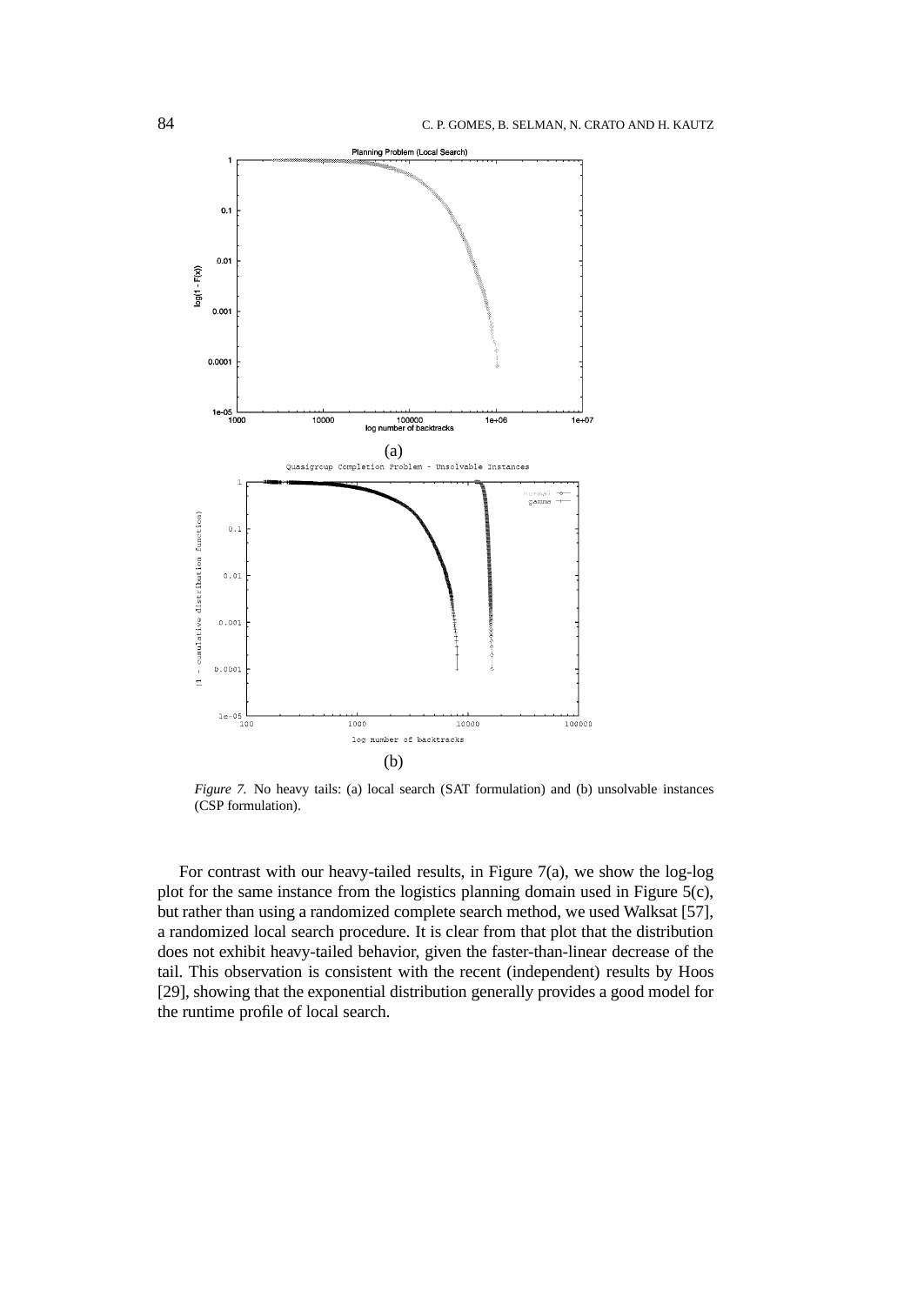#### HEAVY-TAILED PHENOMENA IN SATISFIABILITY 85

Another example of nonheavy-tailed behavior is given in Figure 7(b), which shows the log-log plots of two unsolvable instances from the quasigroup completion domain. We see the sharp rounded drop-off of both curves – indicating the absence of heavy tails. One is a rare unsolvable instance in the underconstrained area (best fit: a gamma distribution); the other is an unsolvable instance in the critically constrained region (best fit: normal distribution). As noted above, we have not found unsolvable instances with heavy-tailed behavior, again consistent with Frost et al. [18].

## 3.3. HEAVY-TAILS ON THE LEFT-HAND SIDE OF THE DISTRIBUTION

The heavy-tailed behavior we have seen so far shows that in backtrack search, extremely long runs can occur much more often than one would expect if the process were covered by a standard probability distribution. Similarly, in further experiments, we have found an indication that, when dealing with relatively hard problem instances, short runs may also occur much more frequently than expected. Figure 8 gives the log-log plot of the cumulative distribution  $(F(x) = P{X \leq x})$ for a 14-team round-robin scheduling problem (panel a) and for a logistics planning problem (panel b). The data from Figure 8(a) shows that even though 70% of the runs take more than 25,000 backtracks, roughly 1% of the runs take fewer than 650 backtracks. In the case of the 16-team scheduling instance, we observed that roughly 1% of the runs takes fewer than 10,000 backtracks, compared with a median value of the distribution, which is over 2,000,000. For the logistics problem in Figure 8(b), we found that roughly 2% of the runs find a solution in at most 200 backtracks, while 70% of the runs take more than 100,000 backtracks. Figure 8 reveals a substantial fraction of very short runs. However, the left-hand side tails in Figure 8 are not heavy enough to qualify as "heavy". Nevertheless, our conjecture is that very hard instances may indeed exhibit heavy-tailed behavior on the lefthand side. We are currently investigating such a conjecture. The existence of a considerable mass of probability on the left-hand side of the distribution, as well as the heavy-tailed phenomena on the right-hand side, have significant consequences for algorithmic strategies.*?* In particular, we will show in the next section how, by rapid restarting a randomized backtrack procedure, one can take advantage of the left-hand side probability mass and eliminate the heavy-tailed behavior on the right-hand side.

#### 3.4. HEAVY-TAILEDNESS AND STRUCTURE OF SEARCH SPACE

Why do heavy-tailed distributions occur in backtrack search? An intuitive explanation involves the notion of *critically constrained* variables. In most combinatorial

*<sup>?</sup>* The long tails on the left also provide an explanation for the so-called superlinear speedup phenomenon, observed in practice when solving hard combinatorial problems using several parallel runs [15, 41, 28, 60]. Basically, a long tail on the left implies that some of the parallel runs have a non-negligible probability of finishing early.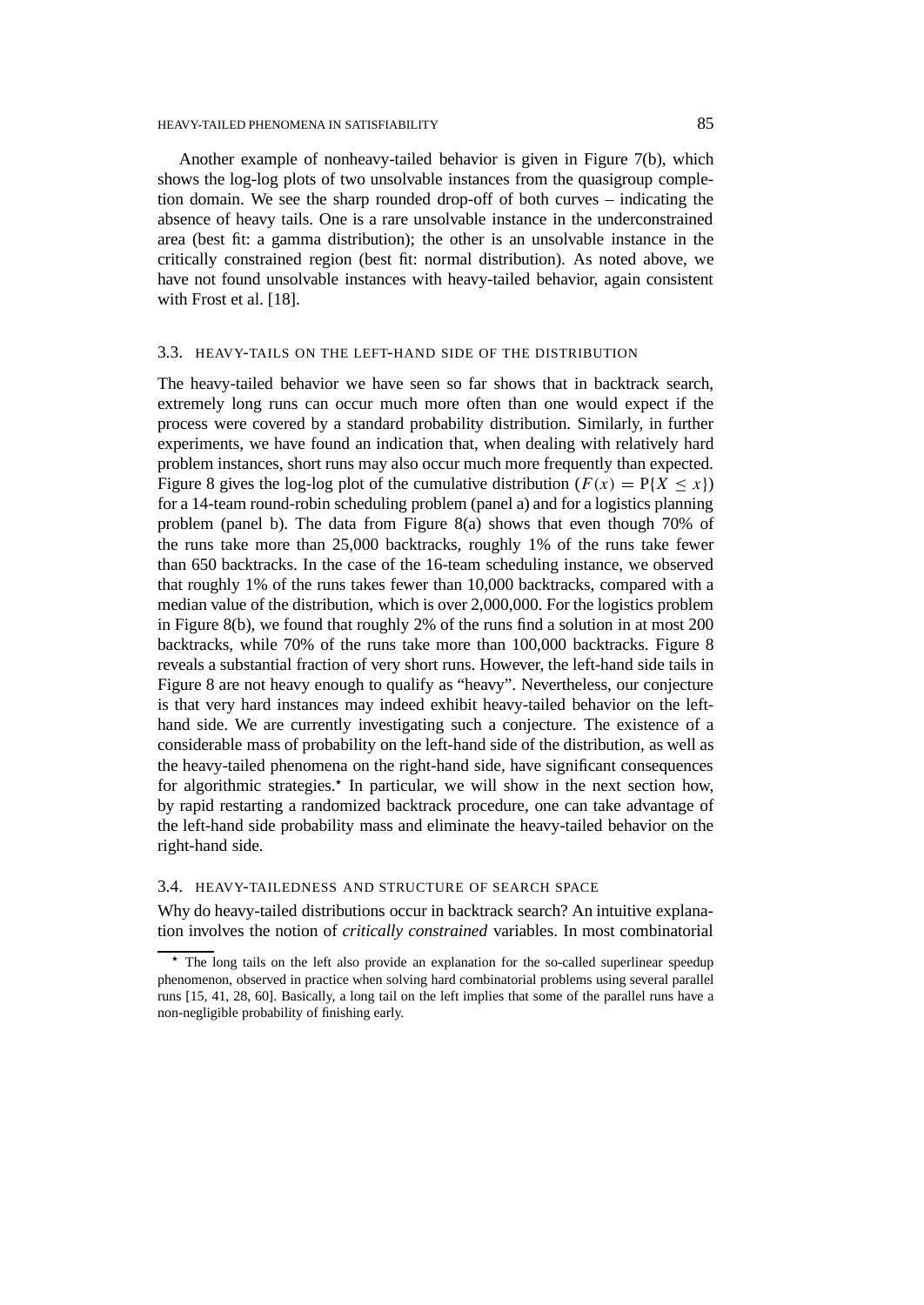

*Figure 8.* Log-log plot of left-hand side tail of the distribution for (a) 14-team round-robin scheduling (CSP formulation) and (b) logistics.d planning instance (SAT formulation).

problems, it is much harder to find good values for some of the variables than for others. However, once these *critical* variables are set, the values for the other variables are largely determined. For example, in scheduling problems it is often the case that once a subset of critical tasks is scheduled, the other tasks immediately fall into place. The most efficient backtrack search strategy is to first concentrate on finding a consistent set of values for these critical variables. The variable choice heuristic employed in backtrack search tries to identify such critical variables, but is in practice inaccurate. The very short runs occur when the heuristic works well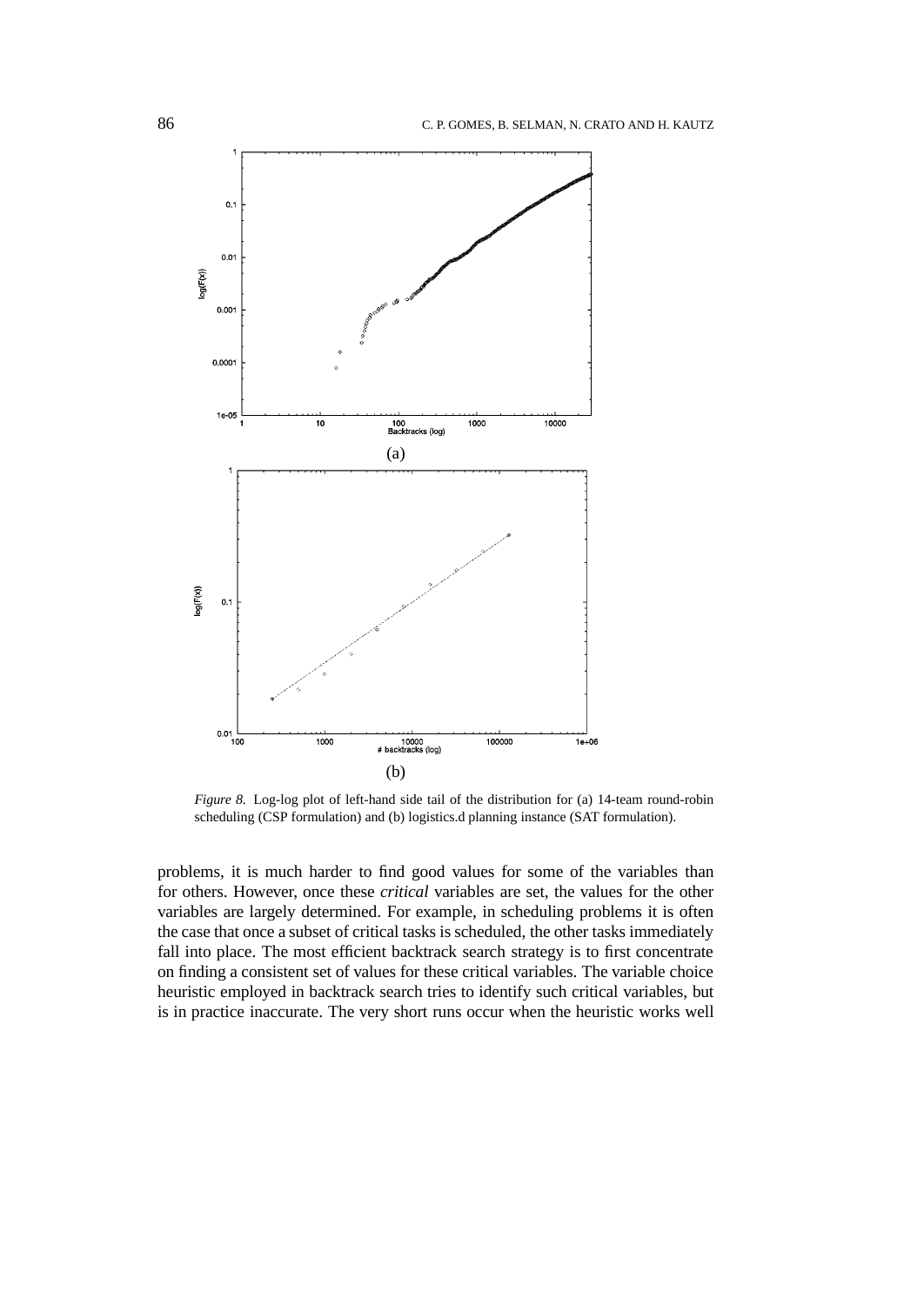and critical variables are chosen at the beginning of the search. The very long runs occur when the algorithm makes some unfortunate choices early on and explores an exponential number of ways of setting noncritical variables, none of which allows a consistent assignment to the critical variables; that is, the search explores an exponentially large subtree containing no solutions. We are currently formalizing this intuitive explanation of critical variables by studying the close connection between phase transition phenomena and computationally hard problems, using models from statistical physics [25, 35, 47]. We show that the number of critical variables is linked to the nature of the phase transition underlying the computational task. Furthermore, heavy-tailed behavior suggests that the underlying search space for combinatorial problems is inherently self-similar in nature. We are exploring more direct measures to characterize such self-similarity geometrically. Intuitively speaking, self-similarity arises from repetitive patterns in the search tree, leading to a possible fractal dimension of the overall search tree.

Another step toward a further understanding of heavy-tailed behavior can be found in recent work by Walsh [65]. In searching graphs with so-called "smallworld" properties, Walsh [65] identifies heavy-tailed behavior. He puts forward the conjecture that a small-world topology will induce heavy-tailed behavior. A small-world topology is characterized by a small number of global constraints combined with a large number of local connections. In such problems, the longrange interactions may define the critical variables of the problem. Clearly, more work is needed to clarify these issues.

## **4. Consequences for Algorithm Design**

We have shown the special heavy-tailed nature of the cost distributions of randomized SAT and CSP procedures, and we have seen how the distributions can be modeled with Pareto–Lévy type (heavy) tails. Our estimates for *α* are consistent with the hypothesis of infinite variance ( $\alpha$  < 2), and infinite mean ( $\alpha$  < 1), which is consistent with the empirically observed erratic behavior of the mean and extreme variance of the cost of backtrack search methods. We have also found long tails on the left-hand side of the cost distribution for certain classes of problem instances. Given the heavy-tailed phenomenon, a randomized backtrack procedure is, in a sense, most effective early on in the search, which suggests that a sequence of short runs instead of a single long run may be a more effective use of computational resources. In this section, we show how a *rapid randomized restart* strategy can take advantage of the heavy-tailed behavior.

## 4.1. COST DISTRIBUTIONS WITH RESTARTS

In Figure 9, we show the result of applying a strategy of fixed-length short runs ("restarts") of a randomized backtrack procedure. Figure 9(a) shows the results on a quasigroup completion instance of order 20 with 5% pre-assignment. Without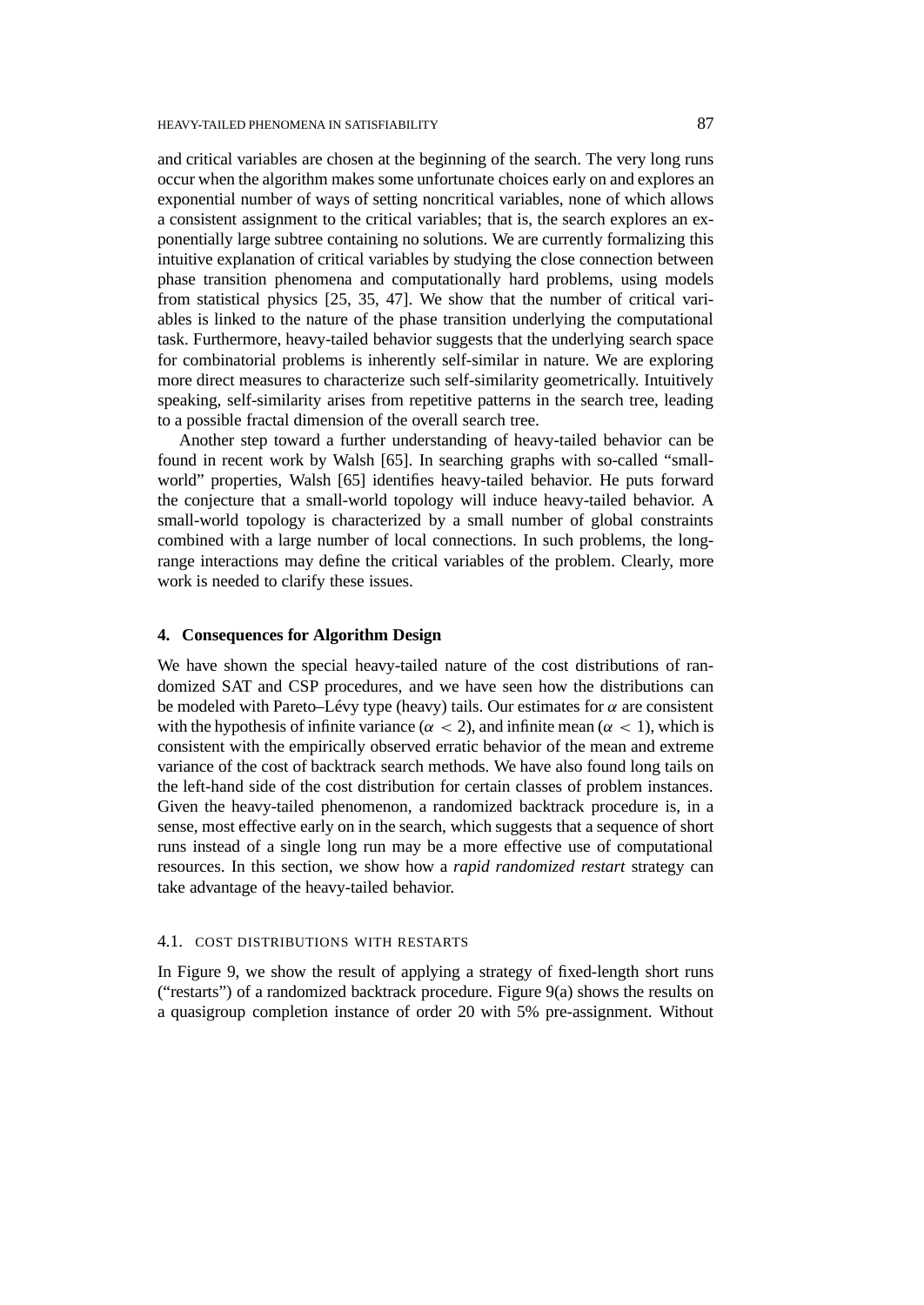

*Figure 9.* A rapid restart strategy to speed up backtrack search. Failure rate  $(1 - F(x))$  as a function of the total number of backtracks for a quasigroup instance (CSP formulation; panel (a)) and a logistics instance (SAT formulation; panel (b)). In panel (b), the leftmost curve is for a cutoff value of 16; the middle curve for a cutoff of 250; and, the rightmost curve is without restarts.

restarts and given a total of 300 backtracks, we have a failure rate of around 70%. With restarts (every 4 backtracks), this failure rate drops to around 0.01%. The figure also shows a clear downward curve for the log-log plot of the complementto-one of the cumulative distribution of the restart strategy, which is an indication that the heavy-tailed nature of the original cost distribution has disappeared. In fact, we can show that the restart strategy follows a geometric distribution and,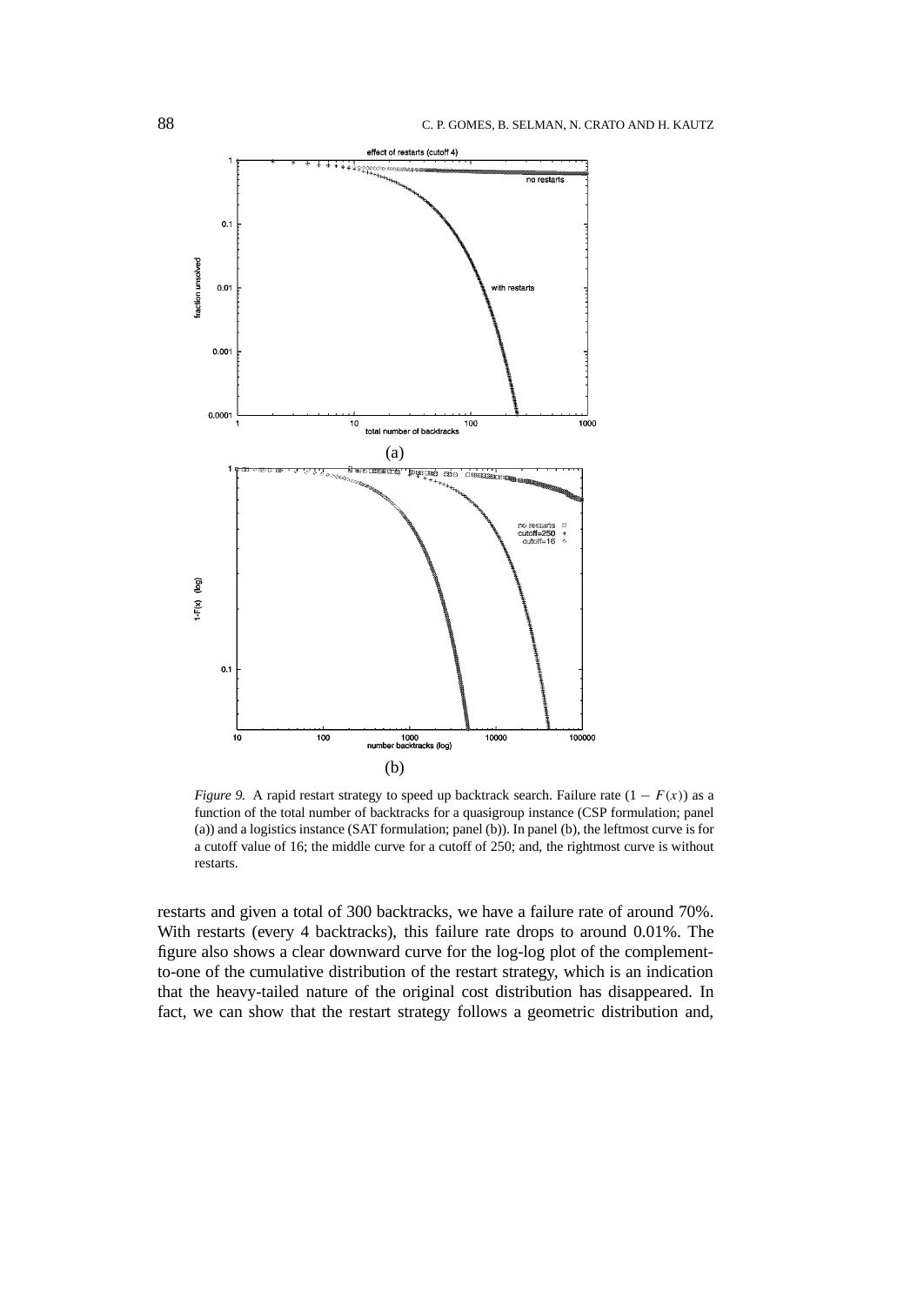therefore, does not have heavy tails. For a derivation of this result and a formal characterization of restarts, see Appendix B.

Figure 9(b) shows the effect of restarts on the logistics.d planning problem. The figure gives the distributions resulting from running randomized Satz with a cutoff of 16 (near optimal) and a cutoff of 250. The sharp dropoff in the log-log plot shows again the resulting geometric distribution. We see, for example, that with restarts using a cutoff value of 16, after a total of around 5,000 backtracks, we obtain a failure rate of around 5%. On the other hand, *without restarts*, even after 100,000 backtracks, the failure rate is still only around 70%.

## 4.2. RAPID RANDOMIZED RESTARTS

A restart strategy clearly eliminates the heavy tails on the right of the cost distributions. Perhaps more surprisingly, such restarts can also take advantage of the long tails to the left of the median (Section 3.3). In general, a restart strategy exploits *any significant probability mass early on in the distribution.*

Different cutoff values will result in a different overall mean solution time. Table III shows the mean solution time (based on 100 runs)<sup>\*</sup> for a range of cutoff values on a timetabling problem (panel a, round-robin scheduling; 16 teams), and the logistics.d planning problem (panel b). Both parts of the table show the same overall pattern, revealing a clear optimal range of cutoff values.<sup>\*\*</sup> For the timetabling problem, the mean cost is minimized with a cutoff around 50,000, and for the planning problem the optimal cutoff value is near 16. (For both instances, these results exploit the long tail on the left.) With a higher than optimal cutoff value, the heavy-tailed behavior on the right of the median starts dominating the overall mean, whereas for cutoffs below the optimal range the success rate is too low, requiring too many restarts to give a good overall mean cost value.‡

Figure 10 gives the data from Table III(b) in a graphical form. The logarithmic vertical scale indicates that one can shift the performance of the procedure over several orders of magnitude by tuning the cutoff parameter.

Note that as a result of the geometric nature of the underlying restart strategy, the standard deviation in the runtime is of the order of the mean.

<sup>\*\*</sup> It should be noted that random restarts involving a cutoff value are regularly used for local search methods. The novelty here is in the use of restarts in randomized backtrack search to eliminate the heavy-tailed phenomena and to exploit short runs. Restarts are used in local search to avoid local minima, but the underlying runtime distributions do not appear to be heavy tailed (Figure 7 [29]), resulting in less dramatic speedups.

<sup>‡</sup> Note that the long tails in Figure 8 do not extend all the way to zero. This suggests that a pure "probing" strategy, that is, repeatedly going down a random branch of the search tree without any backtracking, is not effective on these instances. This also is apparent from Table III. So, at least a small number of backtracks is required. This is in contrast with the scheduling problems considered by Crawford and Baker [11], who obtain good results with a pure probing strategy on SAT encodings in their scheduling domain.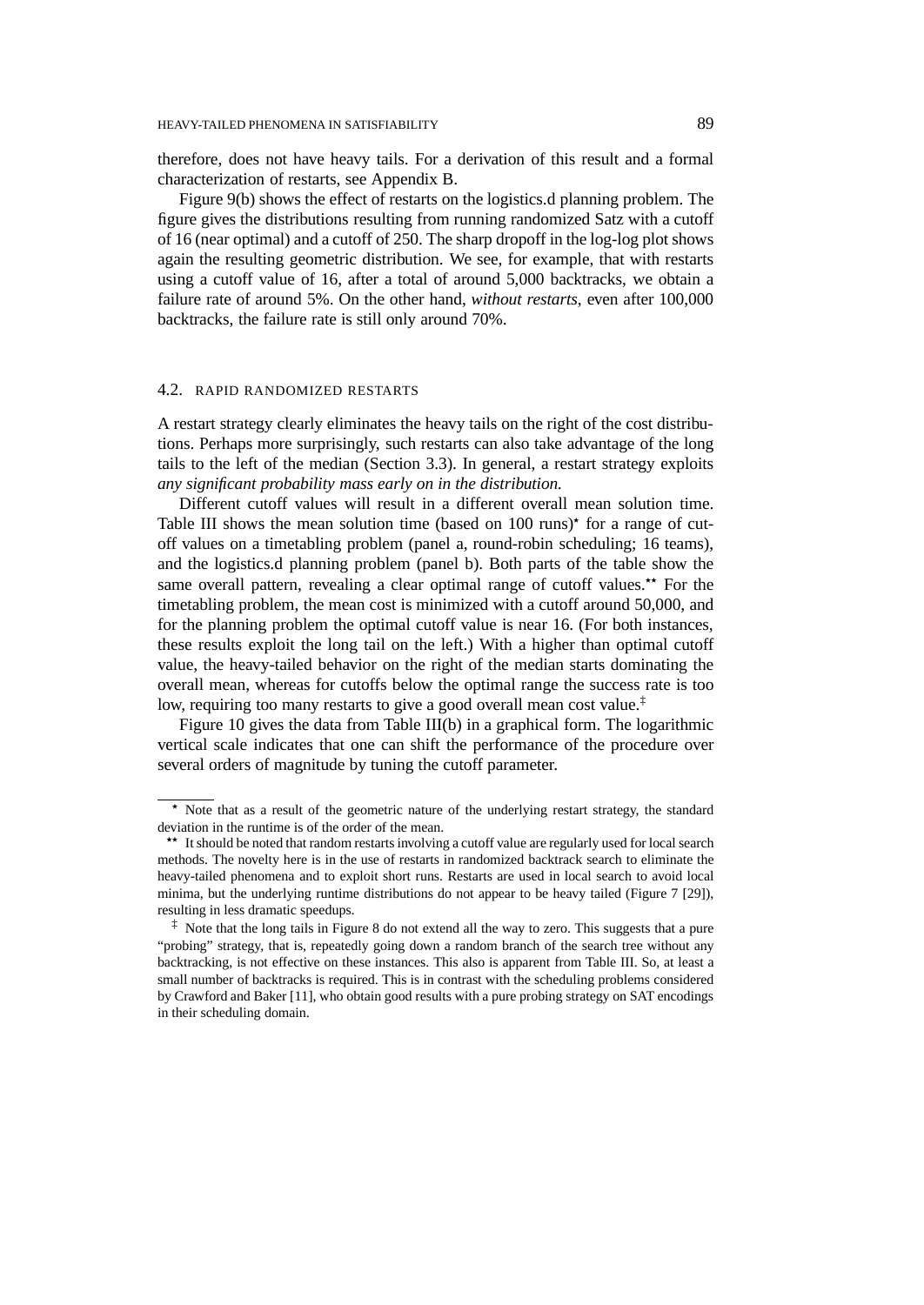*Table III.* Solving (a) a 16-team round-robin scheduling problem (CSP formulation) and (b) the logistics.d instance (SAT formulation) for a range of cutoff values.

|           | <b>Success</b> | Mean Cost |                | <b>Success</b> |           |
|-----------|----------------|-----------|----------------|----------------|-----------|
| Cutoff    | Rate           | $(x10^6)$ | Cutoff         | Rate           | Mean Cost |
| 200       | 0.0001         | 2.2       | $\mathfrak{D}$ | 0.0            | >300,000  |
| 5,000     | 0.003          | 1.5       | 4              | 0.00003        | 147,816   |
| 10,000    | 0.009          | 1.1       | 8              | 0.0016         | 5,509     |
| 50,000    | 0.07           | 0.7       | 16             | 0.009          | 1,861     |
| 100,000   | 0.06           | 1.6       | 32             | 0.014          | 2,405     |
| 250,000   | 0.21           | 1.2       | 250            | 0.018          | 13,456    |
| 1,000,000 | 0.39           | 2.5       | 128000         | 0.32           | 307,550   |
|           | (a)            |           |                | (b)            |           |



*Figure 10.* The effect of random restarts on solution cost for the logistics.d planning problem (SAT formulation).

## 4.3. RESTART RESULTS ON A RANGE OF PROBLEM INSTANCES

In Table IV we give the mean solution times of randomized backtrack procedures with rapid restarts, for a range of problem instances. The averages were computed over 100 runs each. For comparison, we included the runtime of the original deterministic procedures (Satz for the logistics, adder, and blocks-world instances; Ilog for the round-robin problems).*?*

Our deterministic Ilog procedure on the round-robin scheduling problem gives us a solution for the 14-team problem in 411 seconds; randomization improves this to 250 seconds. We could not find a solution for the 16- and 18-team problem with

*<sup>?</sup>* The deterministic runs can also be viewed as single runs of the randomized procedure with an infinite cutoff value. Note that, of course, one might be "lucky" on any any given instance and have the deterministic procedure branch in the right way. However, on the harder instances, we often need several hundred restarts to find a solution. On those instances, it becomes quite unlikely that a single deterministic run would succeed.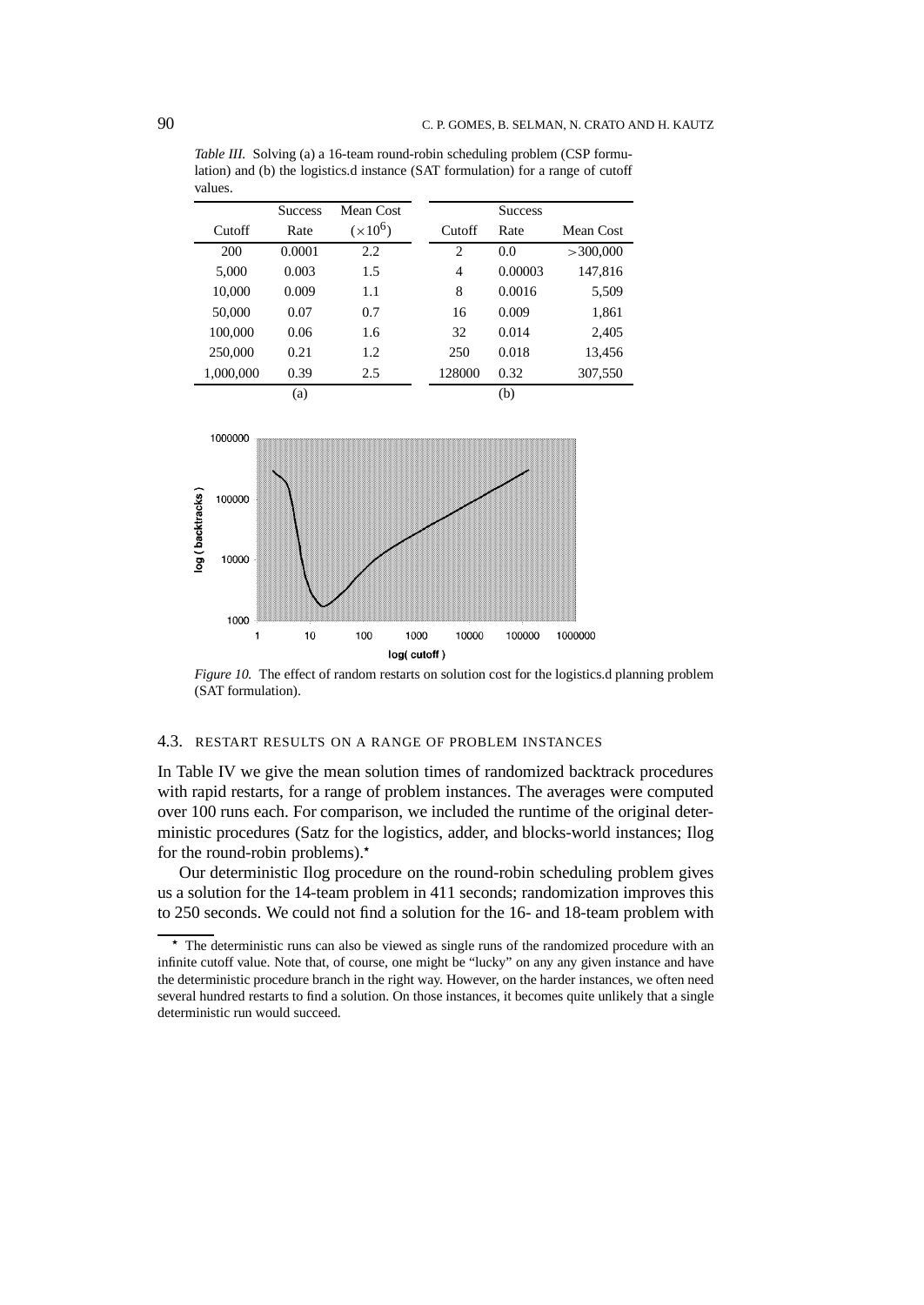#### HEAVY-TAILED PHENOMENA IN SATISFIABILITY 91

| Problem                   | Solver      | Deterministic<br>soln. time | RRR<br>mean soln. time |
|---------------------------|-------------|-----------------------------|------------------------|
| logistics.d               | Satz.       | $108 \text{ min}$           | $95 \text{ sec}$       |
| 3hit-adder-32             | Satz.       | $>$ 24 hrs                  | $165 \text{ sec}$      |
| 3 <sub>bit-adder-31</sub> | Satz.       | $>$ 24 hrs                  | $17 \text{ min}$       |
| round-robin 14            | <b>Ilog</b> | 411 sec                     | $250 \text{ sec}$      |
| round-robin 16            | <b>Ilog</b> | $>$ 24 hrs                  | $1.4 \text{ hrs}$      |
| round-robin 18            | <b>Ilog</b> | $>$ 48 hrs                  | $\approx$ 22 hrs       |
| block-world.d             | Satz.       | $30 \text{ min}$            | $23 \text{ min}$       |

*Table IV.* Randomized rapid restarts (RRR) versus deterministic versions of backtrack search procedures (Satz solver used on SAT encodings; Ilog solver on CSP encodings).

the deterministic version. Apparently, the subtle interaction between global and local constraints makes the search for a globally consistent solution surprisingly difficult. These problem instances are too hard to obtain a full cost distribution, making it difficult to calculate an optimal cutoff value.*?* For example, in the 16 team case, running with a cutoff of 1,000,000 gives a success rate of less than 40%. So, we do not even reach the median point of the distribution. Each run takes about 2 hours to complete. (We estimate that the median value is around 2,000,000.) In order to find a good cutoff value for very hard problem instances, one available strategy is a trial-and-error process, where one experiments with various cutoff values, starting at relatively low values, since the optimal cutoff for these problems tends to lie far below the median value of the distribution. Using such a strategy with RRR, we could solve the 16-team instance in 1.4 hours and the 18-team in approximately 22 hours.

For the SAT encodings of the 3-bit-adder problems (examples of Boolean circuit synthesis problems from the Dimacs benchmark [32]) the RRR solution times are – to the best of our knowledge – the first successful runs of a backtrack search procedure (Davis–Putnam–Logemann–Loveland) on these instances. (These instances were previously solved with local search methods [57].)

On the blocks-world problem, the table shows that we obtain little improvement over our deterministic result. We ran the randomized version of Satz on this instance over a wide range of cutoff values and with different levels of randomization ("heuristic equivalence" settings). However, there was no evidence of a heavy-tailed distribution, and, therefore, randomization only slightly increases the effectiveness of Satz.

<sup>&</sup>lt;sup>\*</sup> For problems for which we can empirically determine the overall cost profile, we can calculate the *optimal* cutoff value that minimizes expected cost of finding a solution.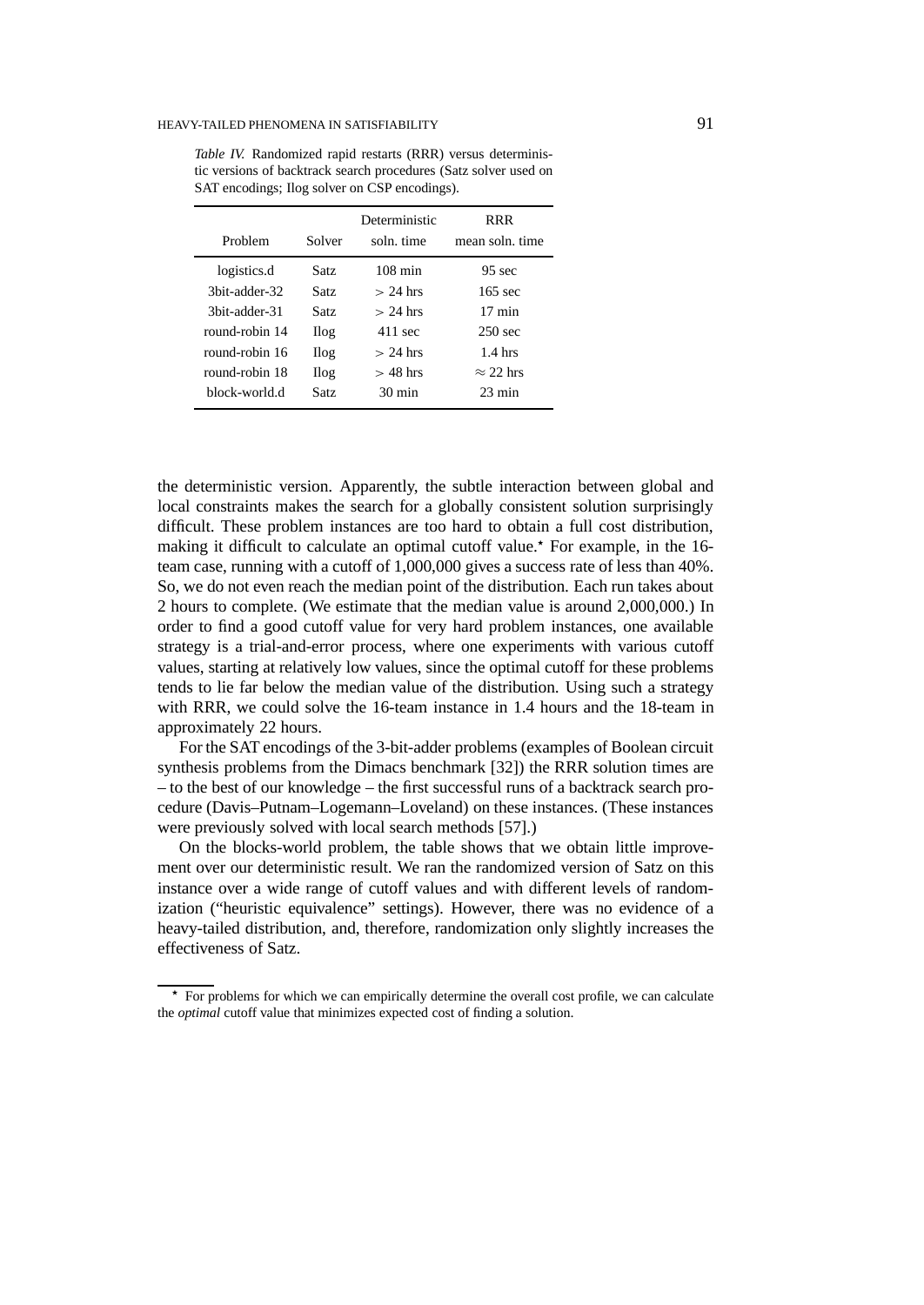The results in Table IV show that introducing a stochastic element into a backtrack-style SAT or CSP procedure, combined with an appropriate restart strategy, can significantly enhance the procedure's performance. In fact, as we see here, it allows us to solve several previously unsolved problem instances.

Niemela [49, 50], in independent work, made randomization and restarts a standard feature of his procedure for finding stable models of propositional theories. Niemela did not study directly the cost profiles of his search procedures, but empirically found that randomization and restarts can greatly boost the performance of his solver. Although we have not studied the cost profiles of Niemela's solver directly, it seems likely that they will be heavy tailed, which would explain the effectiveness of restarts.

Bayardo and Schrag [6], independently, included randomized tie-breaking and restarts in Relsat, but with only a fixed, high cutoff value. The focus of that work was on the effect of different backtrack techniques. The inclusion of random tiebreaking was based on the observation of the sensitivity of any fixed heuristics to individual problem instances [4].

Walsh [65] introduces a novel restart strategy in which the cutoff value increases geometrically. The advantage of such a strategy is that it is less sensitive to the details of the underlying heavy-tailed distribution. For further interesting related work, of a more purely theoretical nature, on minimizing the expected cost of randomized procedures and shortening the tails of randomized algorithms, see [2, 15, 40]. Luby et al. [40] provide a universal strategy for minimizing the expected cost of randomized procedures: one that is suitable for all distributions. For example, an efficient *universal* strategy consists of a sequence of runs whose lengths are powers of two, and each time a pair of runs of a given length has been completed, a run of twice that length is immediately executed. In our case, where we empirically determined the distribution of our search procedure, the optimal strategy is just a sequence of runs of a fixed length. Luby et al. [40] showed that such a fixed restart strategy is optimal when the underlying runtime distribution of the randomized procedure is fully known. The work behind Luby's universal strategies was motivated by Ertel's observation of possible long runs of theoremproving methods and their effect on parallel strategies [15]. Although the universal strategy of Luby et al. is provable within a constant factor from optimal in the limit, we found that in practice the schedule often converges too slowly.

It should be noted that Luby et al.'s analysis for the universal strategy is based on two key assumptions: (1) no information about the prior distribution and (2) unlimited time resources. One can show that when one has some prior knowledge about the problem instance (which is reasonable if one has some experience with solving previous instances of a problem class) or when one has some time constraints (e.g., one needs to solve this instance within, say, two days of CPU time), then more sophisticated strategies are needed. Further work on selecting the best restart strategy is needed.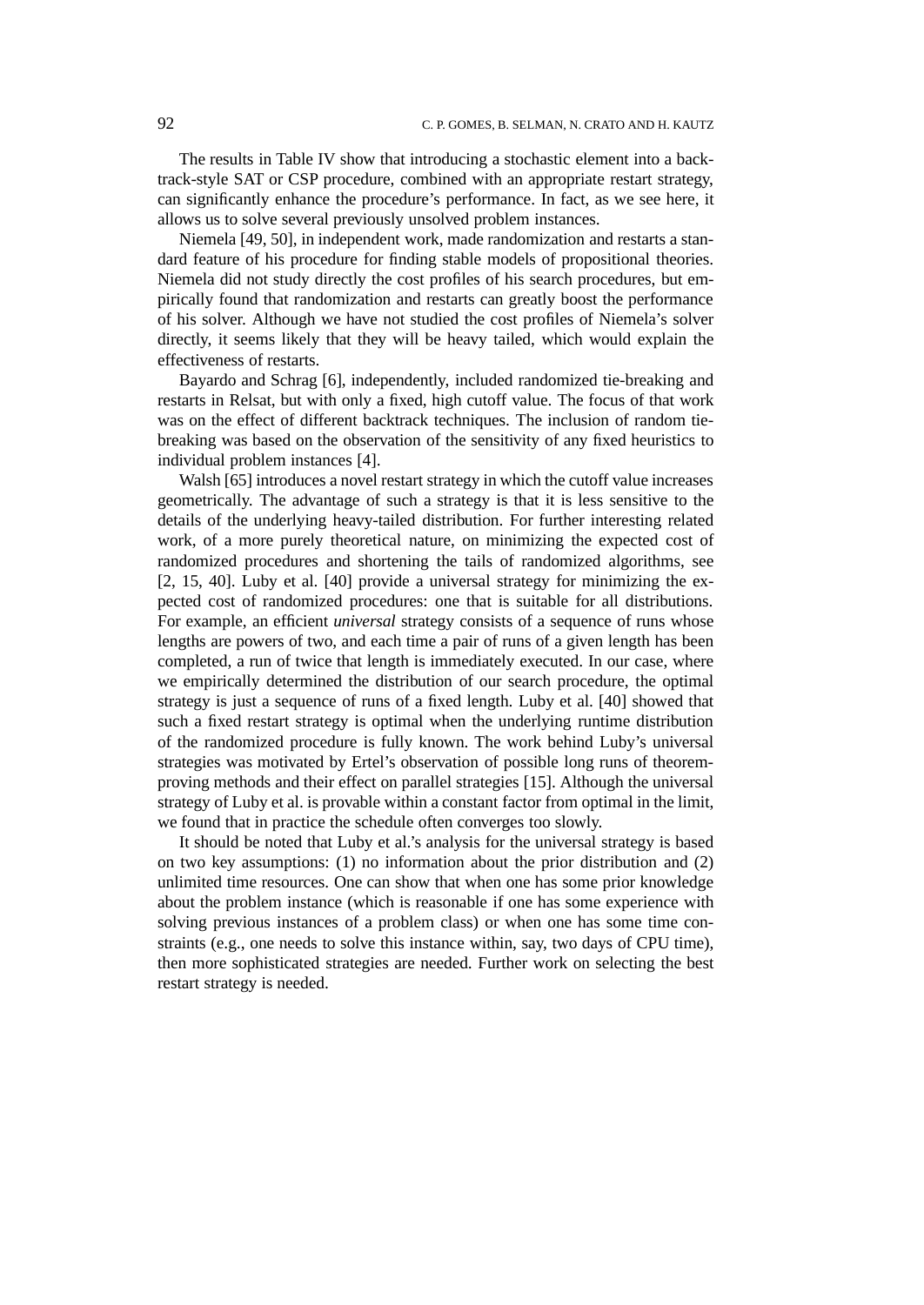Other related work is that of Huberman et al. [30], who show how one can reduce expected performance on hard combinatorial problems by running several different heuristic algorithms in parallel in a "portfolio" approach. In [21], we show that portfolios are quite effective when mixing heavy-tailed distributions arising from different heuristic strategies.

## **5. Conclusions**

Heavy-tailed probability distributions have been used to model a variety of realworld phenomena, such as weather patterns and delays in communication networks. Our results show the suitability of such distributions in modeling the runtime behavior of Davis–Putnam style satisfiability procedures, which are the current fastest complete SAT procedures. Such procedures are based on a backtrack search through the space of possible truth assignments. Our results elucidate a series of puzzling characteristics of the computational cost of Davis–Putnam style methods. In particular, the heavy-tail model explains the informally observed highly erratic behavior of the mean and variance, as well as the long tails of the cost profiles. After observing such distributions in a variety of practical domains (including CSP formulations), it appears that the heavy-tailed behavior may be the rule rather than the exception for backtrack search methods.

The understanding of these characteristics explains why a "rapid restart" strategy is an effective remedy against heavy-tailed phenomena. In addition, restarts can exploit the mass of probability on the left of the cost distributions. Restarts therefore reduce the variance in runtime and the probability of failure of the search procedure, resulting in a more robust overall search method.

An interesting question for future research is to determine what characteristics of SAT instances lead to heavy-tailed behavior and exactly how the heavytailedness depends on the backtrack search strategy itself. For dealing with unsolved problem instances, one would want to develop measures that are predictive of heavy-tailedness for a problem instance without having to obtain cost profiles of actual runs on the instance. If such measures can be found, one could develop a priori optimal or near-optimal restart schedules. However, even without such measures, we have found that one can often use restarts effectively because good schedules tend to be relatively uniform within a problem domain.

Finally, as we discussed, there are still many interesting research questions regarding the best restart policy. However, in practical terms [4, 38], we already see that randomization and restarts are being added to the state-of-the-art complete satisfiability procedures.

#### **Acknowledgments**

We thank Ian Gent, Toby Walsh, and the anonymous reviewers for useful comments and feedback. We also thank Karen Alguire, Roberto Bayardo, Nort Fowler,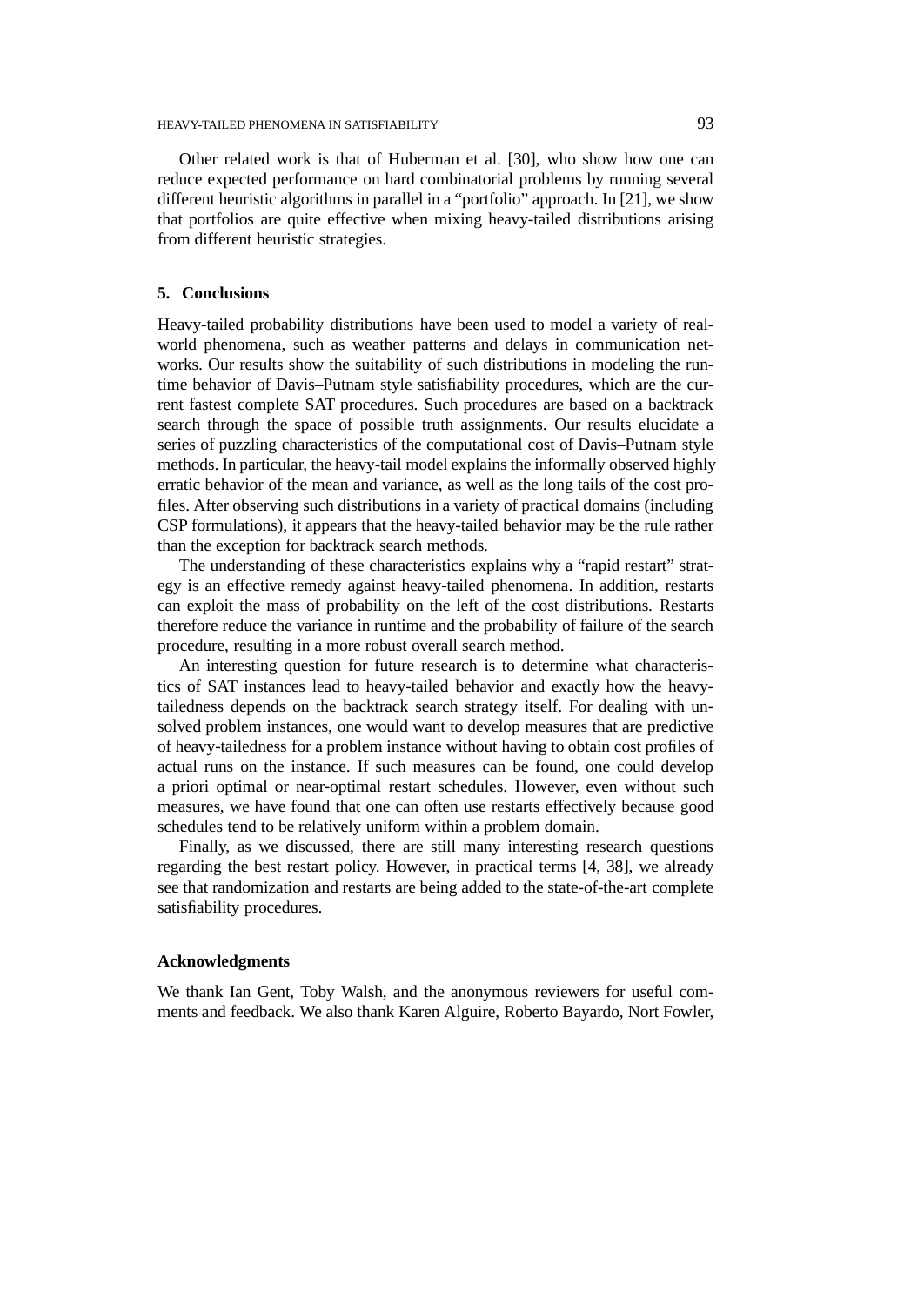Neal Glassman, Joseph Halpern, Holger Hoos, Richard Karp, Jean Charles Regin, Gennady Samorodnitsky, and Mark Stickel for useful suggestions and discussions.

The first author is supported by the Air Force Research Laboratory and the Air Force Office of Scientific Research, under the New World Vistas Initiative. The second author is supported by an NSF Faculty Early Career Development Award, an Alfred P. Sloan fellowship, and by the Air Force Research Laboratory. The views and conclusions contained herein are those of the authors and should not be interpreted as necessarily representing the official policies or endorsements, either expressed or implied, of the Air Force Research Laboratory or the U.S. government.

#### **Appendix**

## **A. Adaptation of Hill Estimator**

Assume a sample of  $k = n + u$  i.i.d. random variables is drawn. Let the order statistics for the smallest *n* ( $n \leq k$ ) values on the sample be  $X_{n_1} \leq X_{n_2} \leq \cdots \leq X_{n_k}$ *X<sub>nn</sub>*. Assume that, for *X<sub>n,n−r</sub>* ≤ *X* ≤ *X<sub>nn</sub>*, the tail distribution is of the Paul Lévy type. We will show that the conditional maximum likelihood estimator for the maximal moment exponent  $\alpha$  is

$$
\hat{\alpha}_{r,u} = \left(\frac{1}{r}\sum_{j=1}^{r-1} \ln X_{n,n-r+j} + \frac{u+1}{r} \ln X_{n,n} - \frac{u+r}{r} \ln X_{n,n-r}\right)^{-1} \tag{4}
$$

and its variance is given by

$$
\widehat{\text{Var}}(\hat{\alpha}) = \frac{\hat{\alpha}^2(r+1)^2}{r^2(r-1)}.
$$

In order to simplify the derivation, we will change momentarily the notation and derive the estimator in the context of a lower tail of the Pareto–Lévy form. The modification of the estimator for dealing with upper-tail values is straightforward. We will follow the approach of Hill (1975). For further details, see [10].

Let the order statistics be

$$
Z^{(k)} \leq Z^{(k-1)} \leq \cdots \leq Z^{(l+s)} \leq \cdots \leq Z^{(l+1)} \leq Z^{(l)} \leq \cdots \leq Z^{(2)} \leq Z^{(1)}.
$$

We have a total of *k* random variables. We assume that for  $Z \leq Z^{(l)}$ , at least, these are of the Pareto–Lévy type. However, we observe only the  $l + s + 1$  variables  $Z^{(l+s)} \leq \cdots \leq Z^{(l+1)} \leq Z^{(l)}$ , and not the  $k - l - s$  variables  $Z^{(k)} \leq \cdots \leq Z^{(l+s+1)}$ . Thus, only the  $s + 1$  variables  $Z^{(l+s)} \le Z^{(l+s-1)} \le \cdots \le Z^{(l)}$  are included in the maximum likelihood estimator.

As in Hill (1975), the derivation is based on the Renyi (1953) representation theorem. Assume that the cumulative distribution function for  $Z$ ,  $F$ , is continuous and strictly increasing. Then,

$$
Z^{(i)} = F^{-1}\bigg(\exp\bigg\{-\frac{e_1}{k} - \frac{e_2}{k-1} - \cdots - \frac{e_i}{k-i+1}\bigg\}\bigg),
$$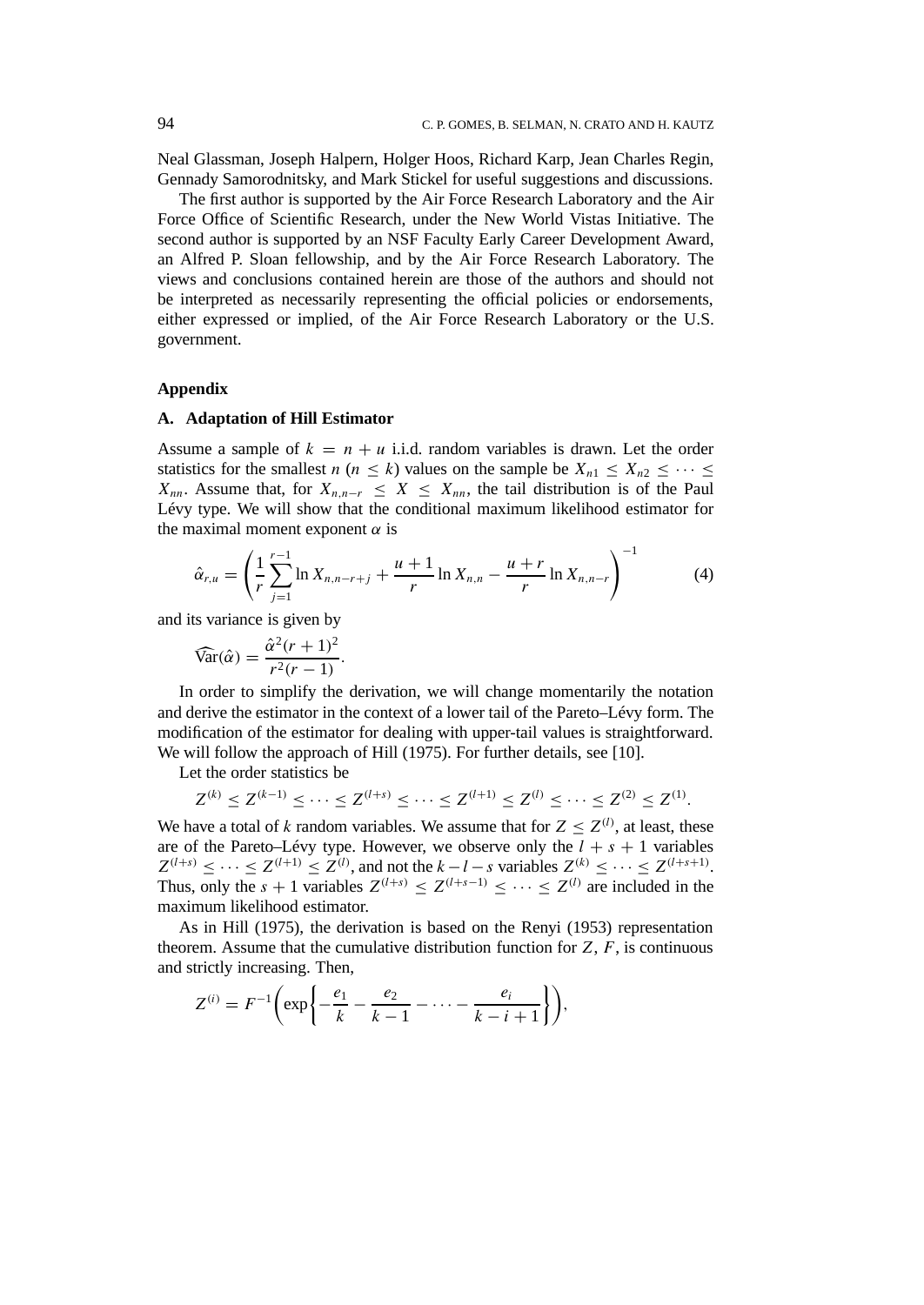where the  $e_i$  are independent exponential random variables with mean 1. Restricting our attention to the  $s + 1$  variables  $Z^{(l+s)} \leq \cdots \leq Z^{(l+1)} \leq Z^{(l)}$ , we have

$$
\ln F(Z^{(l+i)}) = -\frac{e_1}{k} - \frac{e_2}{k-1} - \dots - \frac{e_{l+i}}{k-l-i+1}
$$

and so

$$
(k-l-i+1)\big(\ln F(Z^{(l+i)}) - \ln F(Z^{(l+i+1)})\big) = e_i, \quad \text{for } i = 0, 1, \ldots, s.
$$

Unlike Hill (1975) we assume directly that  $F(z) = Cz^{\alpha}$  for the range above, which rewritten as  $\ln F(z) = C + \alpha \ln z$  and introduced in the previous equation shows that the random variables  $T_i$ 

$$
T_{k-l-i+1} = (k - l - i + 1)(\ln Z^{(l+i)} - \ln Z^{(l+i+1)}) = e_i/\alpha, \text{ for } i = 0, 1, ..., s,
$$

are independent and exponentially distributed with parameter  $\alpha$ . Therefore, conditioning on the boundary variables  $Z^{(l)}$  and  $Z^{(l+s)}$ , the maximum likelihood estimator for  $\alpha$  is  $\hat{\alpha} = s/\sum T_i$ . It is easy to verify that the sum  $\sum T_i$  collapses to

$$
(k-l)\ln Z^{(l)} - \sum_{i=1}^{s-1}\ln Z^{(l+i)} - (k-l-s+1)\ln Z^{(l+s)}.
$$

Therefore, the estimator becomes

$$
\hat{\alpha} = \left(\frac{k-l}{s}\ln Z^{(l)} - \frac{1}{s}\sum_{i=1}^{s-1}\ln Z^{(l+i)} - \frac{k-l-s+1}{s}\ln Z^{(l+s)}\right)^{-1}.
$$

To modify this estimator for working with upper tails of the Pareto–Lévy type, we just note that letting  $Z = X^{-1}$  we have  $P\{Z \le x\} = P\{X \ge x^{-1}\} = Cx^{-\alpha}$ . The changes lead directly to Equation (4).

An estimator of the estimator's variance can be obtained by noticing that  $\hat{\alpha} =$  $s/\sum T_i$  has an inverted gamma distribution. Therefore

$$
\widehat{\text{Var}}(\hat{\alpha}) = \frac{\hat{\alpha}^2(r+1)^2}{r^2(r-1)}.
$$

#### **B. A Formal Characterization of Restarts**

In this section, we formalize the restart strategy of a complete randomized backtrack search method. We show that the probability distribution associated with such a restart strategy does not exhibit heavy tails. Furthermore, the moments of the restart strategy are finite.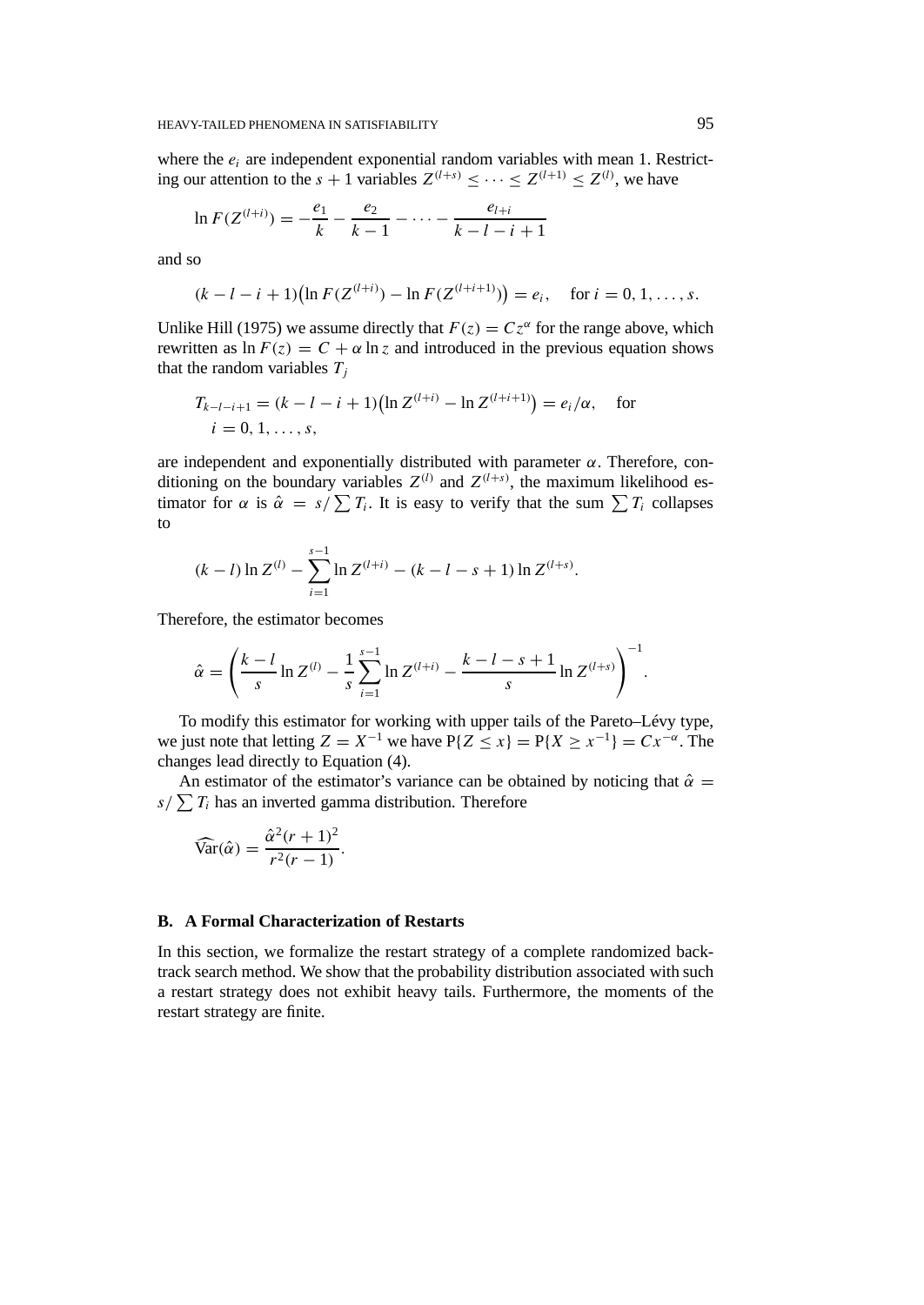

*Figure 11. B* – number of choice points searched by the randomized backtrack procedure (running with cutoff *c*); *S* – number of choice points searched by RRR; *R* – number of runs executed by RRR. In this case, a solution was found in the third run  $(R = 3)$ , with a total of  $2c + m$  choice points  $(S = 2c + m)$ . The third run of the randomized backtrack search method took  $m < c$  choice points.

Given a randomized backtrack search procedure, we consider the number of choice points (or backtracks) performed by such a procedure. We introduce random variable *B* such that

*B* is the number of choice points that the backtrack search procedure takes to find a solution or prove that it does not exist.  $B = \{1, 2, ...\}$ .

Now consider a Rapid Randomized Restarts (RRR) strategy for running our backtrack procedure: run the procedure up to a fixed number of choice points *c* (the cutoff); if the procedure finds a solution or proves that no solution exists, then RRR has also found a solution (or proven that no solution exists) and stops; otherwise restart the backtrack procedure from the beginning (using an independent random seed) for another *c* decision events, and so on. We associate with RRR the random variable *S* such that

*S* is the number of choice points that RRR takes to find a solution or prove that no solution exists.  $S = \{1, 2, \ldots\}$ .

Let's define a "run" as the execution of the randomized backtrack search method for up to *c* steps. We now define the random variable *R*, such that

*R* is the number of runs executed by RRR.

Figure 11 illustrates how the different random variables relate to each other.

The runs executed by RRR are independent (no information is carried over between runs, and each run uses a new random seed) and therefore can be seen as a sequence of Bernoulli trials, in which the success of a trial corresponds to finding a solution (or proving that one does not exist) during a run; its probability is given by  $P[B \leq c]$ . Therefore, *R* follows a *geometric distribution* with parameter  $p = P[B \leq c].$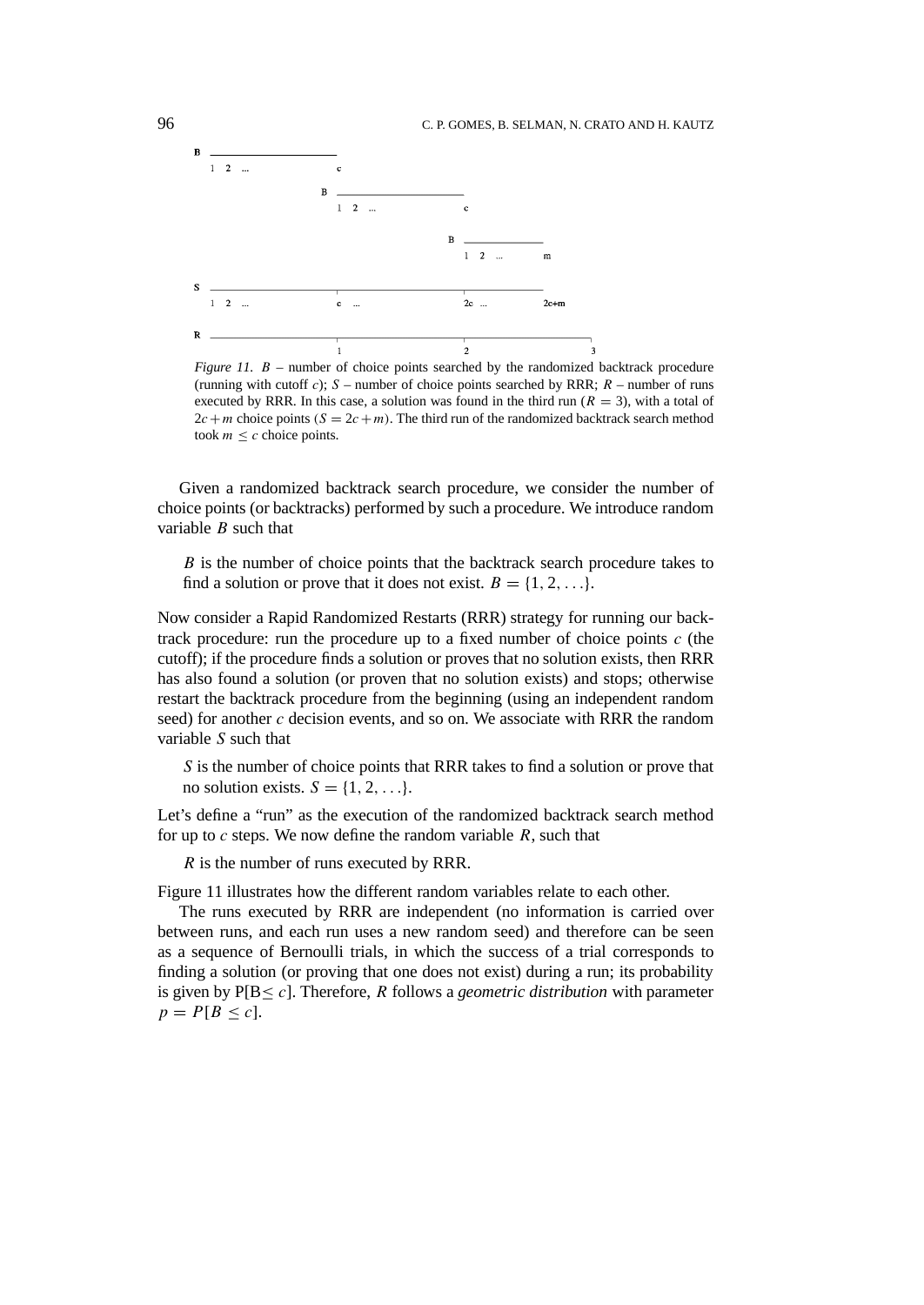HEAVY-TAILED PHENOMENA IN SATISFIABILITY 97

The probability of the tail of *S*,  $P[S > s]$ , corresponds to the probability of not finding the solution in the first  $|s/c|$  runs of RRR, and finding it with more than (*s* mod *c*) choice points in the next run. We obtain the following expression:

$$
P[S > s] = P[B > c]^{\lfloor s/c \rfloor} P[B > s \mod c]. \tag{5}
$$

The distribution of *S* is not heavy tailed because its tail exhibits exponential decay:

$$
P[S > s] \le P[B > c]^{\lfloor s/c \rfloor} = P[R > \lfloor s/c \rfloor].\tag{6}
$$

In words, the tail of *S* is limited from above by the tail of *R*. Since *R* follows a geometric distribution, it has finite moments, and therefore so does *S*. The full distribution of *S* is given by the following expression:

$$
P[S = s] = \begin{cases} P[B > c]^{\lfloor s/c \rfloor} P[B = s \text{ mod } c], & s \text{ mod } c \neq 0 \\ P[B > c]^{\lfloor s/c \rfloor - 1} P[s = c], & \text{otherwise.} \end{cases}
$$
(7)

Note that the second branch of (7) corresponds to the case in which the total number of choice points executed by strategy *S* is a multiple of *c*. This situation occurs when the solution is found when the cutoff *c* is reached.

Based on the distribution of  $B$ , we can determine a cutoff,  $c$ , that minimizes the expected runtime of *S*. Alternatively, one can determine a cutoff value that minimizes both the expected runtime and variance of the RRR strategy, using the tools from portfolio analysis (e.g., [30, 21]). In our experiments, we determined the cutoff for the restart strategy (RRR) based on the empirical distribution of *B*, which was computed, when possible, by performing 10*,* 000 runs of the backtrack search methods with a very high cutoff.

## **References**

- 1. Adler, R., Feldman, R. and Taggu, M. (eds.): *A Practical Guide to Heavy Tails*, Birkhäuser, 1998
- 2. Alt, H., Guibas, L., Mehlhorn, K., Karp, R. and Wigderson, A.: A method for obtaining randomized algorithms with small tail probabilities, *Algorithmica* **16**(4–5) (1996), 543–547.
- 3. Anderson, L.: Completing partial latin squares, *Math. Fys. Meddelelser* **41** (1985), 23–69.
- 4. Bayardo, R.: Personal communications, 1999.
- 5. Bayardo, R. and Miranker, D.: A complexity analysis of space-bounded learning algorithms for the constraint satisfaction problem, in *Proceedings of the Thirteenth National Conference on Artificial Intelligence (AAAI-96)*, Portland, OR, 1996, pp. 558–562.
- 6. Bayardo, R. and Schrag, R.: Using CSP look-back techniques to solve real-world SAT instances, in *Proceedings of the Fourteenth National Conference on Artificial Intelligence (AAAI-97)*, New Providence, RI, 1997, pp. 203–208.
- 7. Brelaz, D.: New methods to color the vertices of a graph, *Comm. ACM* **22**(4) (1979), 251–256.
- 8. Colbourn, C.: Embedding partial Steiner triple systems is NP-complete, *J. Combin. Theory A* **35** (1983), 100–105.
- 9. Cook, S. and Mitchell, D.: Finding hard instances of the satisfiability problem: A survey, in Du, Gu, and Pardalos (eds), *Satisfiability Problem: Theory and Applications*, Dimacs Series in Discrete Math. and Theoret. Comput. Sci. 35, 1998.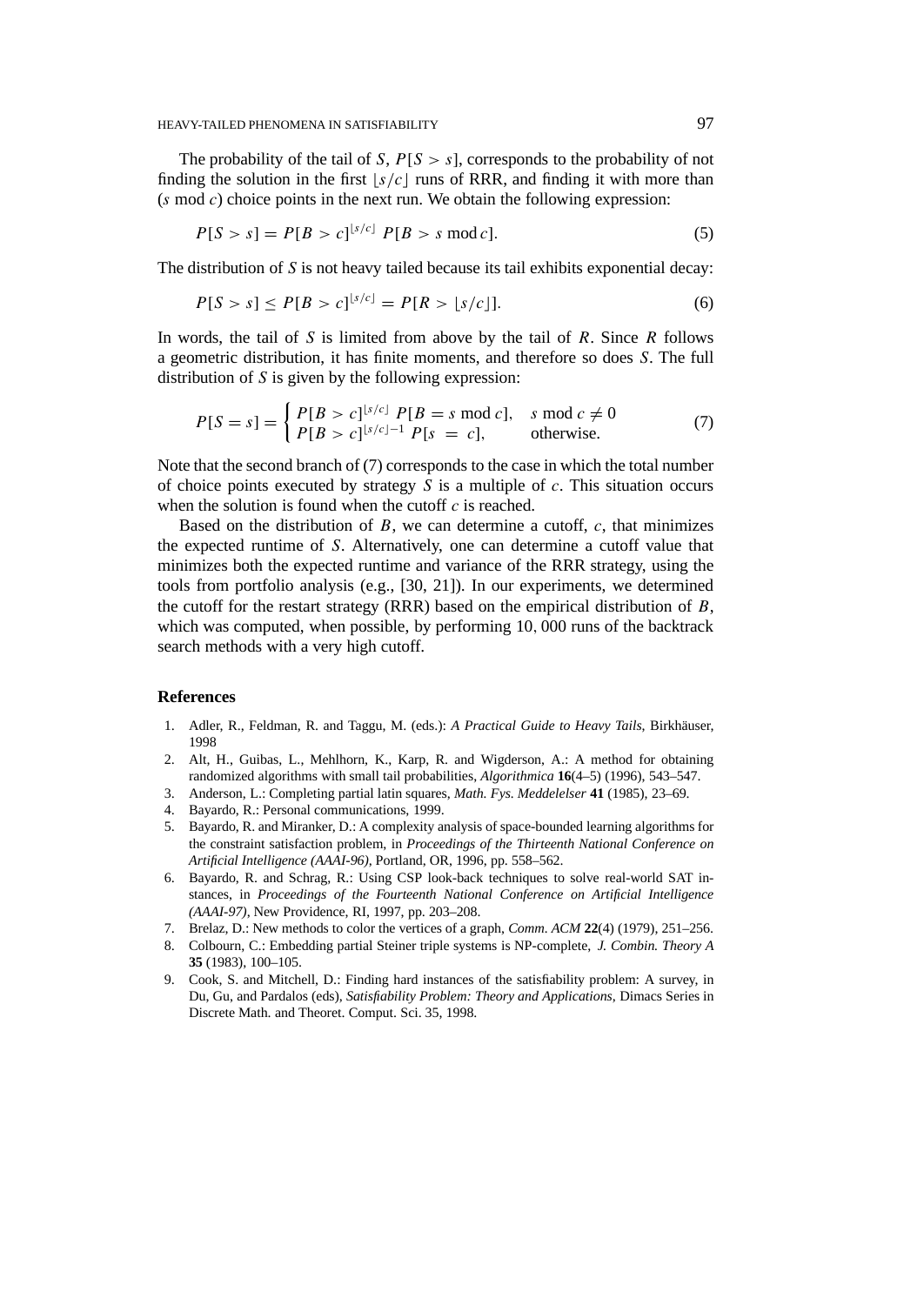- 10. Crato, N., Gomes, C. and Selman, B.: On estimating the index of stability with truncated data, Manuscript in preparation.
- 11. Crawford, J. and Baker, A.: Experimental results on the application of satisfiability algorithms to scheduling problems, in *Proceedings of The Tenth National Conference on Artificial Intelligence (AAAI-94)*, Austin, TX, 1994, pp. 1092–1098.
- 12. Davis, M., Logemann, G. and Loveland, D.: A machine program for theorem proving, *Comm. ACM* **5** (1979), 394–397.
- 13. Davis, M. and Putman, H.: A computing procedure for quantification theory, *J. ACM* **7** (1960), 201–215.
- 14. Denes, J. and Keedwell, A.: *Latin Squares and Their Applications*, Akademiai Kiado, Budapest, and English Universities Press, 1974.
- 15. Ertel, W. and Luby, M.: Optimal parallelization of Las Vegas algorithms, in *Symp. on Theoretical Aspects of Computer Science*, Lecture Notes in Comput. Sci. 775, 1994, pp. 463–475.
- 16. Feller, W.: *An Introduction to Probability Theory and Its Applications*, Vol. I, Wiley, New York, 1968.
- 17. Feller, W.: *An Introduction to Probability Theory and Its Applications*, Vol. II, Wiley, New York, 1971.
- 18. Frost, D., Rish, I. and Vila, L.: Summarizing CSP hardness with continuous probability distributions, in *Proceedings of the Fourteenth National Conference on Artificial Intelligence (AAAI-97)*, New Providence, RI, 1997, pp. 327–334.
- 19. Fujita, M., Slaney, J. and Bennett, F.: Automatic generation of some results in finite algebra, in *Proceedings of the International Joint Conference on Artificial Intelligence*, France, 1993, pp. 52–57.
- 20. Gent, I. and Walsh, T.: Easy problems are sometimes hard, *Artif. Intell.* **70** (1993), 335–345.
- 21. Gomes, C. P. and Selman, B.: Algorit portfolio design: Theory vs. practice, in *Proceedings of the Thirteenth Conference on Uncertainty in Artificial Intelligence (UAI-97)*, Providence, RI, 1997, pp. 190–197.
- 22. Gomes, C. P. and Selman, B.: Problem structure in the presence of perturbations, in *Proceedings of the Fourteenth National Conference on Artificial Intelligence (AAAI-97)*, New Providence, RI, 1997, pp. 221–227.
- 23. Gomes, C. P., Selman, B. and Crato, N.: Heavy-tailed distributions in combinatorial search, in G. Smolka (ed.), *Principles and Practice of Constraint Programming (CP97)*, Lecture Notes in Comput. Sci., Linz, Austria, 1997, pp. 121–135.
- 24. Hall, P.: On some simple estimates of an exponent of regular variation, *J. Roy. Statist. Soc.* **44** (1982), 37–42.
- 25. Hayes, B.: Computer science: Can't get no satisfaction, *American Scientist* **85**(2) (1996), 108– 112.
- 26. Hill, B.: A simple general approach to inference about the tail of a distribution, *Ann. Statist.* **3** (1975), 1163–1174.
- 27. Hogg, T., Huberman, B. and Williams, C. (eds.): Phase transitions and complexity (Special Issue), *Artif. Intell.* **81**(1–2) (1996).
- 28. Hogg, T. and Williams, C.: Expected gains from parallelizing constraint solving for hard problems, in *Proceedings of the Twelfth National Conference on Artificial Intelligence (AAAI-94)*, Seattle, WA, 1994, pp. 1310–1315.
- 29. Hoos, H.: Stochastic local search methods, models, applications, Ph.D. Thesis, TU Darmstadt, 1998.
- 30. Huberman, B., Lukose, R. and Hogg, T.: An economics approach to hard computational problems, *Science* **275** (1993), 51–54.
- 31. Johnson, D.: A theoretician's guide to the experimental analysis of algorithms, Preliminary manuscript. Invited talk presented at AAAI-96, Portland, OR, 1996.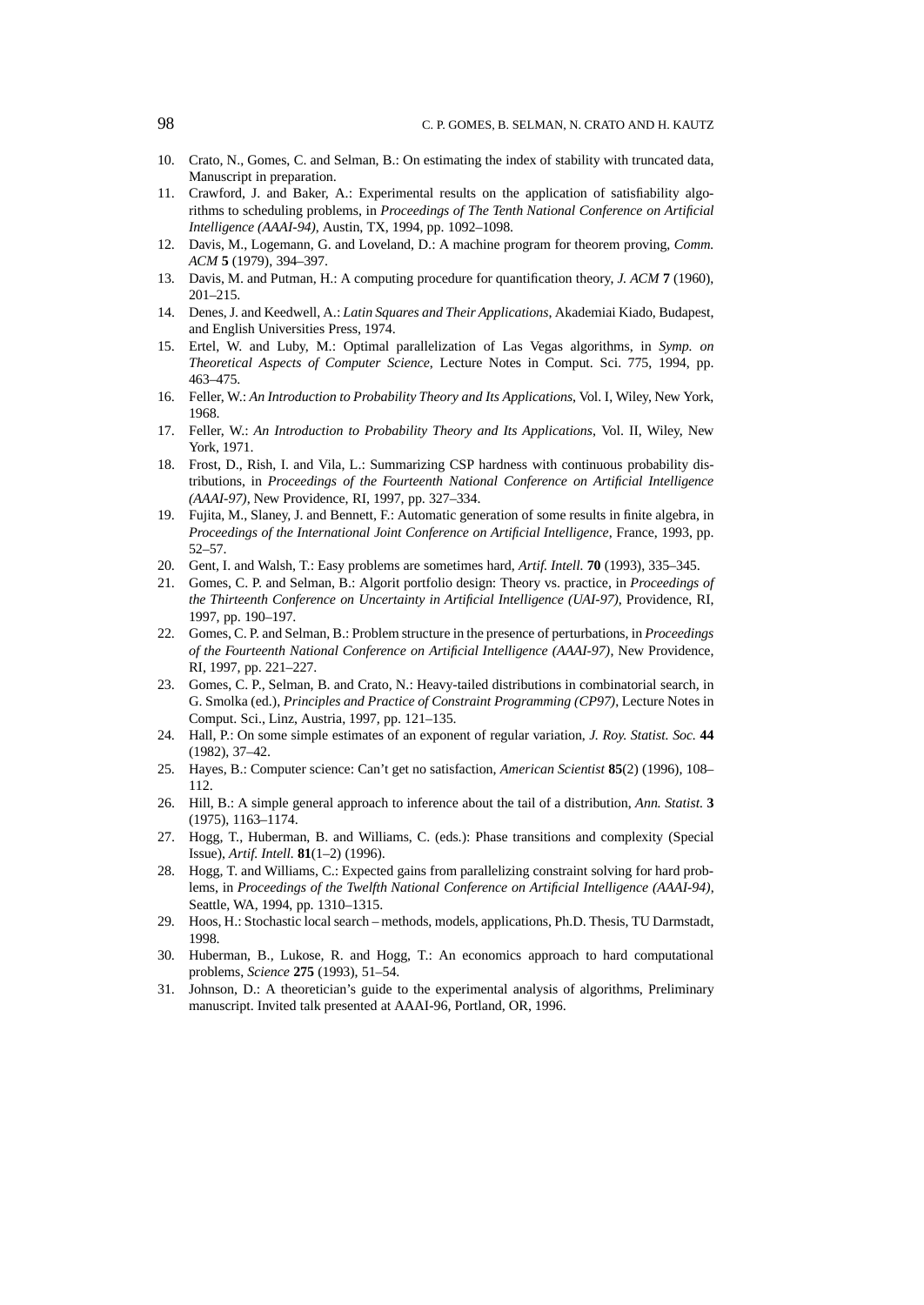- 32. Johnson, D. and Trick, M.: Cliques, coloring, and satisfiability: Second dimacs implementation challenge, in Dimacs Series in Discrete Math. and Theoret. Comput. Sci. 36, 1996.
- 33. Kamath, A., Karmarkar, N., Ramakrishnan, K. and Resende, M.: Computational experience with an interior point algorithm on the satisfiability problem, in *Proceedings of Integer Programming and Combinatorial Optimization*, Waterloo, Canada, 1990, pp. 333–349.
- 34. Kautz, H. and Selman, B.: Pushing the envelope: Planning, propositional logic, and stochastic search, in *Proceedings of the Thirteenth National Conference on Artificial Intelligence (AAAI-96)*, Portland, OR, 1996, pp. 1188–1194.
- 35. Kirkpatrick, S. and Selman, B.: Critical behavior in the satisfiability of random Boolean expressions, *Science* **264** (1994), 1297–1301.
- 36. Kwan, A.: Validity of normality assumption in CSP research, in *Proceedings of the Pacific Rim International Conference on Artificial Intelligence*, 1995, pp. 459–465.
- 37. Lam, C., Thiel, L. and Swiercz, S.: The non-existence of finite projective planes of order 10, *Canad. J. Math.* **XLI**(6) (1994), 1117–1123.
- 38. Li, C. M.: Personal communications, 1999.
- 39. Li, C. M. and Anbulagan: Heuristics based on unit propagation for satisfiability problems, in *Proceedings of the International Joint Conference on Artificial Intelligence*, 1997, pp. 366–371.
- 40. Luby, M., Sinclair, A. and Zuckerman, D.: Optimal speedup of Las Vegas algorithms, *Inform. Process. Lett.*, 1993, pp. 173–180.
- 41. Macready, W., Siapas, A. and Kauffman, S.: Criticality and parallelism in combinatorial optimization, *Science* **271** (1996), 56–59.
- 42. Mandelbrot, B.: The Pareto–Lévy law and the distribution of income, *Internat. Econom. Rev.* **1** (1960), 79–106.
- 43. Mandelbrot, B.: The variation of certain speculative prices, *J. Business* **36** (1963), 394–419.
- 44. Mandelbrot, B.: *The Fractal Geometry of Nature*, Freeman, New York, 1983
- 45. McAloon, K., Tretkoff, C. and Wetzel, G.: Sports league scheduling, in *Proceedings of Third Ilog International Users Meeting*, 1997.
- 46. Mitchell, D. and Levesque, H.: Some pitfalls for experimenters with random SAT, *Artif. Intell.* **81**(1–2) (1996), 111–125.
- 47. Monasson, R., Zecchina, R., Kirkpatrick, S., Selman, B. and Troyansky, L.: Determining computational complexity from characteristic 'phase transitions', *Nature* **400**(8) (1999), 133–137.
- 48. Nemhauser, G. and Trick, M.: Scheduling a major college basketball conference, *Oper. Res.* **46**(1) (1998), 1–8.
- 49. Niemela, I.: Logic programs with stable model semantics as a constraint programming paradigm. Ext. version of paper presented at the *Workshop on Computational Aspects of Nonmonotonic Reasoning*, 1998.
- 50. Niemela, I.: Personal communications, 1999.
- 51. Nolan, J.: Stable distributions, Manuscript, in preparation, 1999.
- 52. Prosser, P.: Hybrid algorithms for the constraint satisfaction problem, *Comput. Intell.* **9**(3) (1993), 268–299.
- 53. Puget, J. F. and Leconte, M.: Beyond the black box: Constraints as objects, in *Proceedings of ILPS'95*, Lisbon, Portugal, 1995, pp. 513–527.
- 54. Regin, J. C.: A filtering algorithm for constraints of difference in CSP, in *Proceedings of the Twelfth National Conference on Artificial Intelligence (AAAI-94)*, Seattle, WA, 1994, pp. 362– 367.
- 55. Rish, I. and Frost, D.: Statistical analysis of backtracking on inconsistent CSPs, in *Proceedings of Third International Conference on Principles and Practices of Constraint Programming*, 1997, pp. 150–162.
- 56. Samorodnitsky, G. and Taqqu, M.: *Stable Non-Gaussian Random Processes: Stochastic Models with Infinite Variance*, Chapman and Hall, 1994.